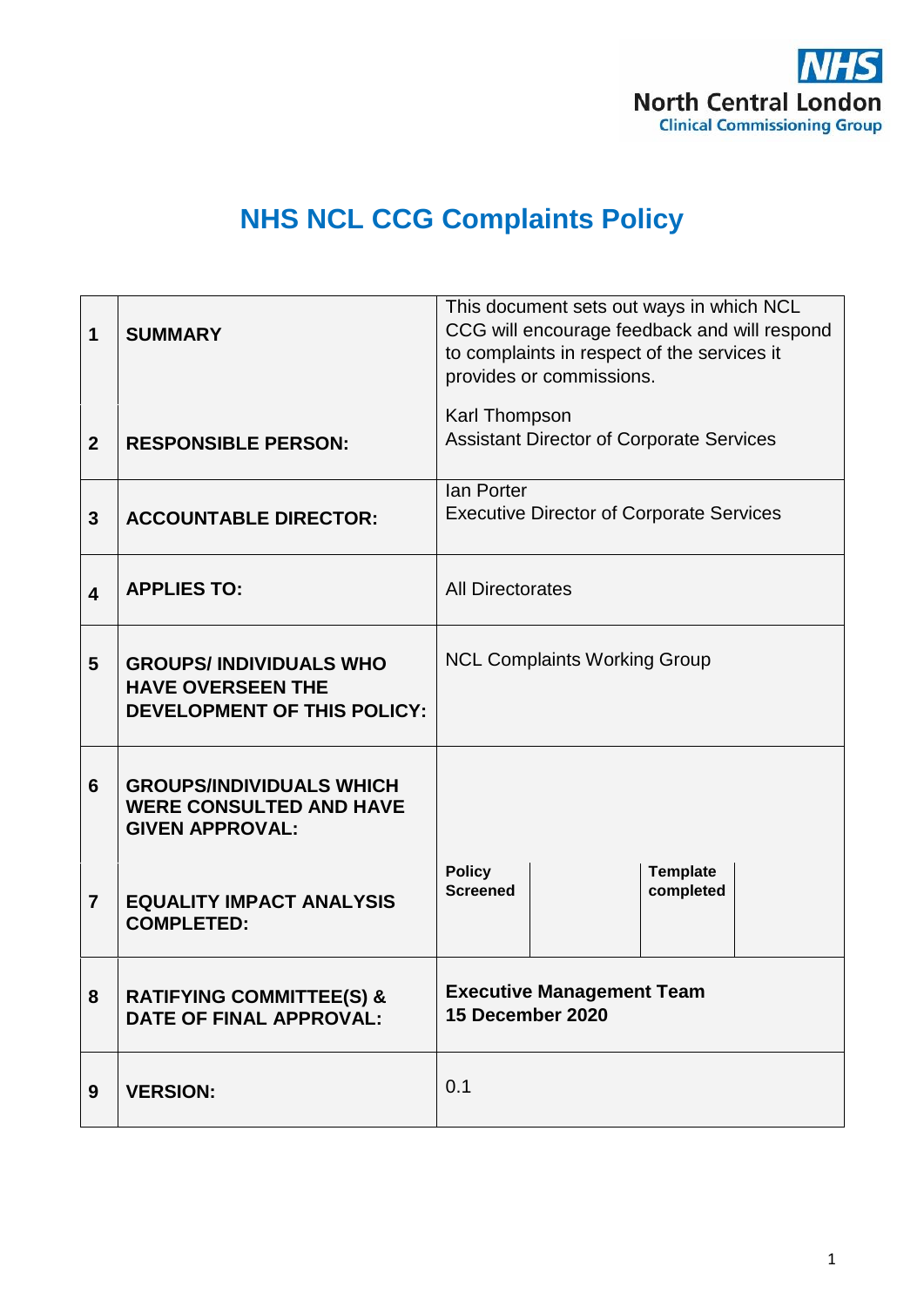

|    |                                    | <b>Intranet</b>                                                                       | $\sf X$                                                                              | <b>Website</b> | $\times$ |
|----|------------------------------------|---------------------------------------------------------------------------------------|--------------------------------------------------------------------------------------|----------------|----------|
| 10 | <b>AVAILABLE ON:</b>               |                                                                                       |                                                                                      |                |          |
|    |                                    |                                                                                       |                                                                                      |                |          |
|    |                                    |                                                                                       |                                                                                      |                |          |
|    |                                    |                                                                                       | Incident & Serious Incident Policy,                                                  |                |          |
| 11 | <b>RELATED DOCUMENTS:</b>          | Risk Management Procedure and Guidance,<br>Information Governance Policies (including |                                                                                      |                |          |
|    |                                    | Freedom of Information Policy),                                                       |                                                                                      |                |          |
|    |                                    | <b>Safeguarding Policies</b>                                                          |                                                                                      |                |          |
|    |                                    | Continuing Healthcare Policy, Public Affairs<br>Policy                                |                                                                                      |                |          |
| 12 | <b>DISSEMINATED TO</b>             |                                                                                       | All CCG employed staff, including those on<br>secondment to the CCG and agency staff |                |          |
| 13 | <b>DATE OF IMPLEMENTATION:</b>     | 01 March 2021                                                                         |                                                                                      |                |          |
| 14 | <b>DATE OF NEXT FORMAL REVIEW:</b> | 01 March 2023                                                                         |                                                                                      |                |          |

# **DOCUMENT CONTROL**

| <b>Date</b> | <b>Version</b> | <b>Action</b> | <b>Amendments</b> |
|-------------|----------------|---------------|-------------------|
|             |                |               |                   |
|             |                |               |                   |
|             |                |               |                   |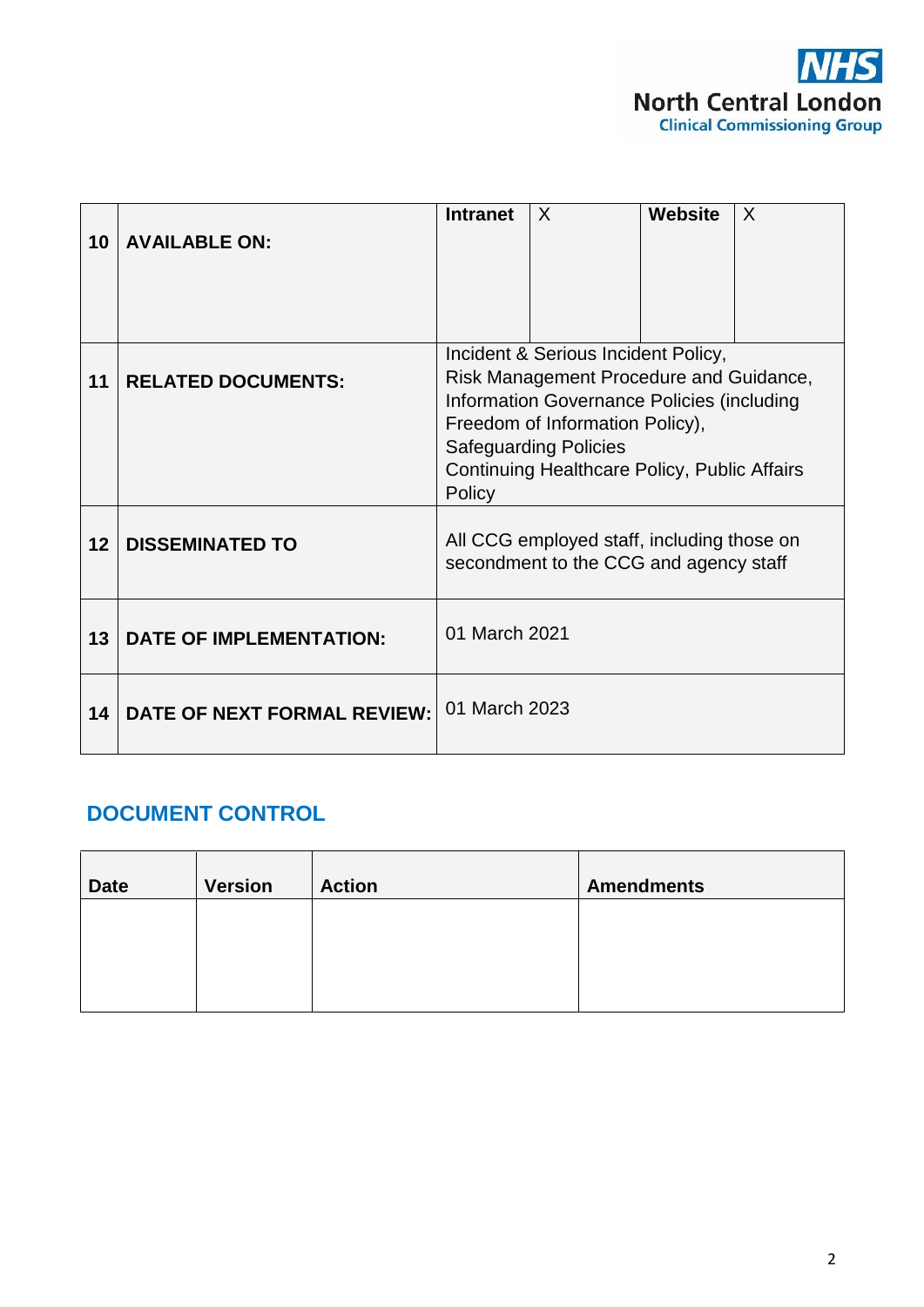

# **Contents**

| 10. Who can make a complaint; consent issues for patient representatives10 |  |
|----------------------------------------------------------------------------|--|
|                                                                            |  |
|                                                                            |  |
|                                                                            |  |
|                                                                            |  |
|                                                                            |  |
|                                                                            |  |
|                                                                            |  |
|                                                                            |  |
|                                                                            |  |
|                                                                            |  |
|                                                                            |  |
|                                                                            |  |
|                                                                            |  |
|                                                                            |  |
|                                                                            |  |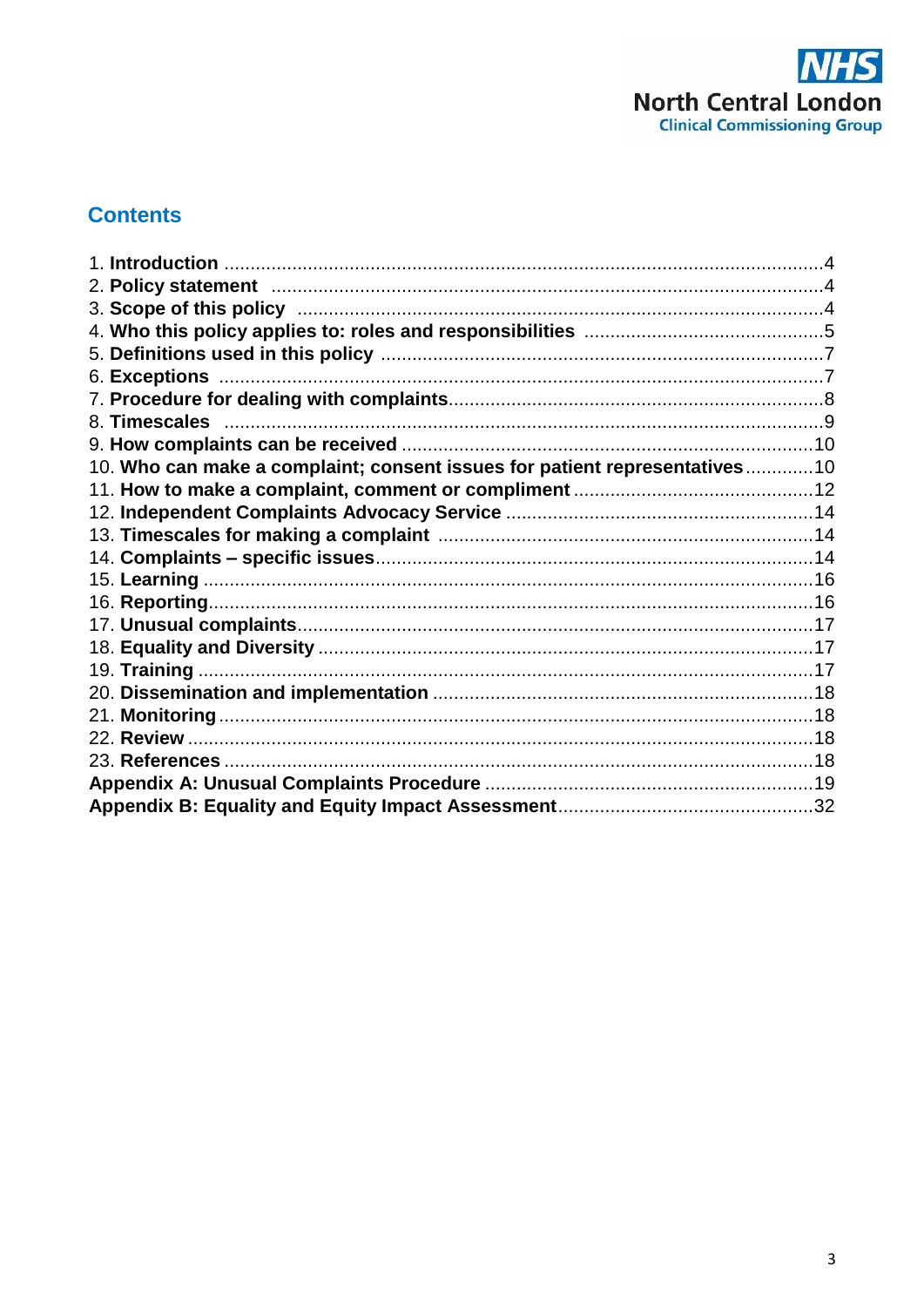

# **1. Introduction**

This document sets out the ways in which NHS North Central London (NCL) Clinical Commissioning Group encourages feedback and responds to comments, concerns and complaints in respect of the services it provides or commissions.

All complaints will be managed in accordance with the Local Authority Social Services and National Health Service Complaints (England**)** Regulations 2009**.** 

# **2. Policy statement**

**2.1.** NCL CCG is committed to having an accessible complaints process for our local community and to learn from the complaints it receives, to improve the services it provides and commissions.

## **3. Scope of this policy**

- **3.1.** The Complaints Policy outlines good practice and identifies the responsibilities of staff in terms of the Local Authority Social Services and National Health Service Complaints (England**)** Regulations 2009.
- **3.2.** This policy sets out the process for handling and considering complaints where NCL CCG is the 'responsible body'. Where NCL CCG is not the 'responsible body', the CCG will pass the complaint to the responsible body for investigation, provided that the complainant consents. The definition of responsible body is detailed in the Local Authority Social Services and National Health Service Complaints (England**)**  Regulations 2009 (a "responsible body" is defined as a local authority, NHS body, primary care provider or independent provider). If the complainant does not consent to details of the complaint being passed to the responsible body, they should be advised to make direct contact with the responsible body.
- **3.3.** NHS providers are required to have a local complaint management and investigation process. The CCG will monitor themes and trends from complaints about its commissioned services through the quality monitoring arrangements in place.
- **3.4.** NHS England is responsible for commissioning primary care services such as GPs, dentists, pharmacists, optical services and some specialised services, and handle complaints if patients and their representatives wish to complain about any of these services.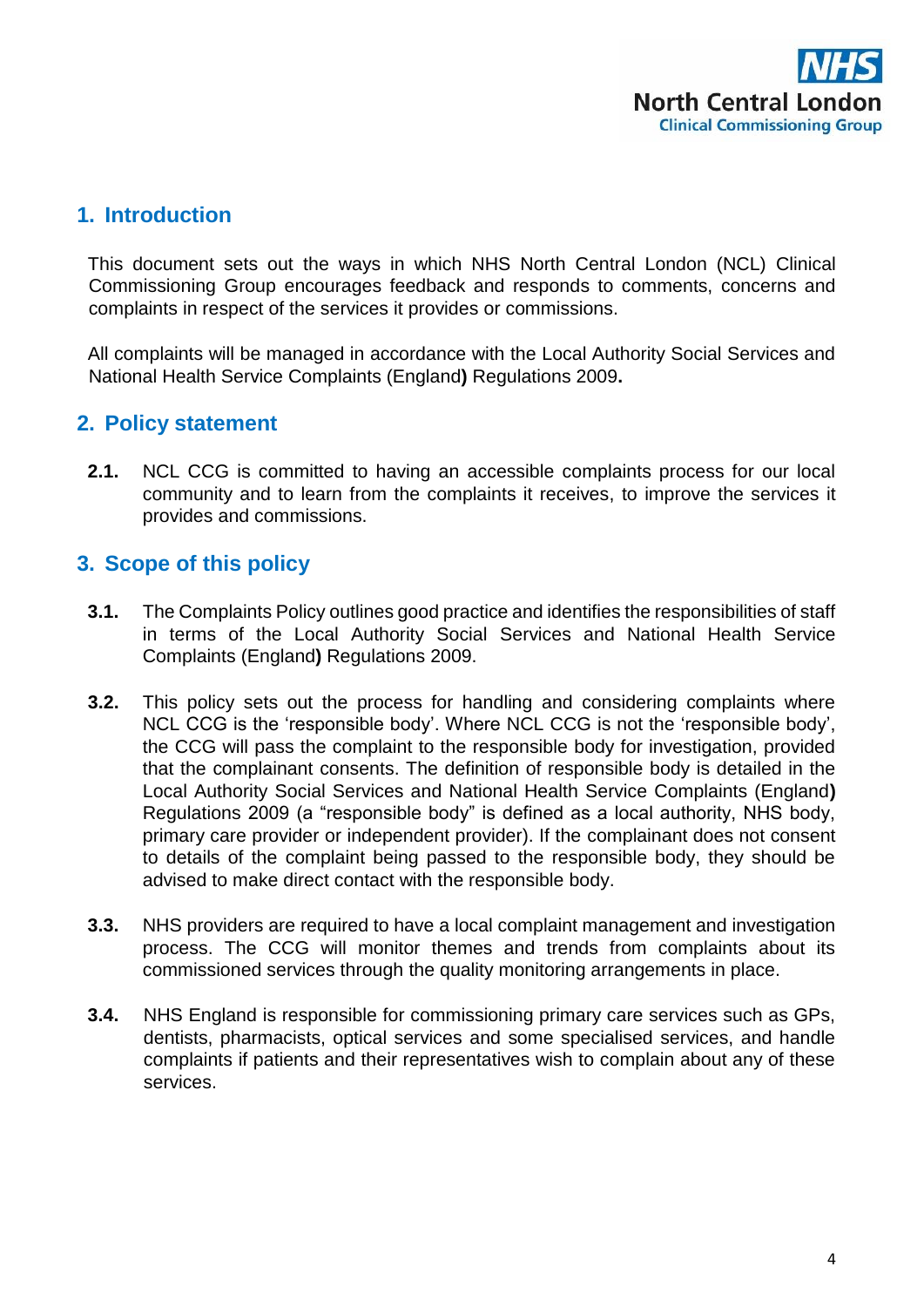

# **4. Who this policy applies to: roles and responsibilities**

#### **4.1. NCL CCG Accountable Officer (AO):**

- Has overall responsibility for complaints handling issues, as stated in Section 4 of the Local Authority Social Services and NHS Complaints (England) Regulations 2009.
- Responsible for signing off complaint responses, in particular those with a significant or high profile nature or delegating authority to Executive Directors to sign off responses.

#### **4.2. CCG Directors:**

- Responsible for the quality of response provided by the service line, which a CCG complaint relates to.
- Appoints the Investigating Officer and supports the individual during the investigation process.
- Reviews and agrees response letters prior to Executive Director or AO sign off.
- Responsible for signing off complaint responses when they are delegated authority to do so by an Executive Director, by exception only

#### **4.3. Senior Head of Corporate Services:**

 Responsible for ensuring that the CCG is compliant with Local Authority Social Services and National Health Service Complaints (England**)** Regulations 2009**.**

#### **4.4. Complaints Team:**

- Responsible for the operational management of the complaints procedure.
- Responsible for ensuring that the complaints service is accessible (to the complainant)
- **Ensures the CCG has a robust system for logging, maintaining and following up** complaints.
- Supports managers with complaints process and monitor the progress of investigations to ensure that responses are made within the agreed timescales in accordance with CCG Policies and Local Authority Social Services and National Health Service Complaints (England**)** Regulations 2009.
- Provides complaints support, advice and guidance to the CCG.
- Maintains an up-to-date database of all complaints and provide quarterly and annual complaints data for the CCG.
- Monitors and analyses patient and public complaint information for themes and trends and ensure learning from complaints is reflected in quarterly and annual reports for the CCG.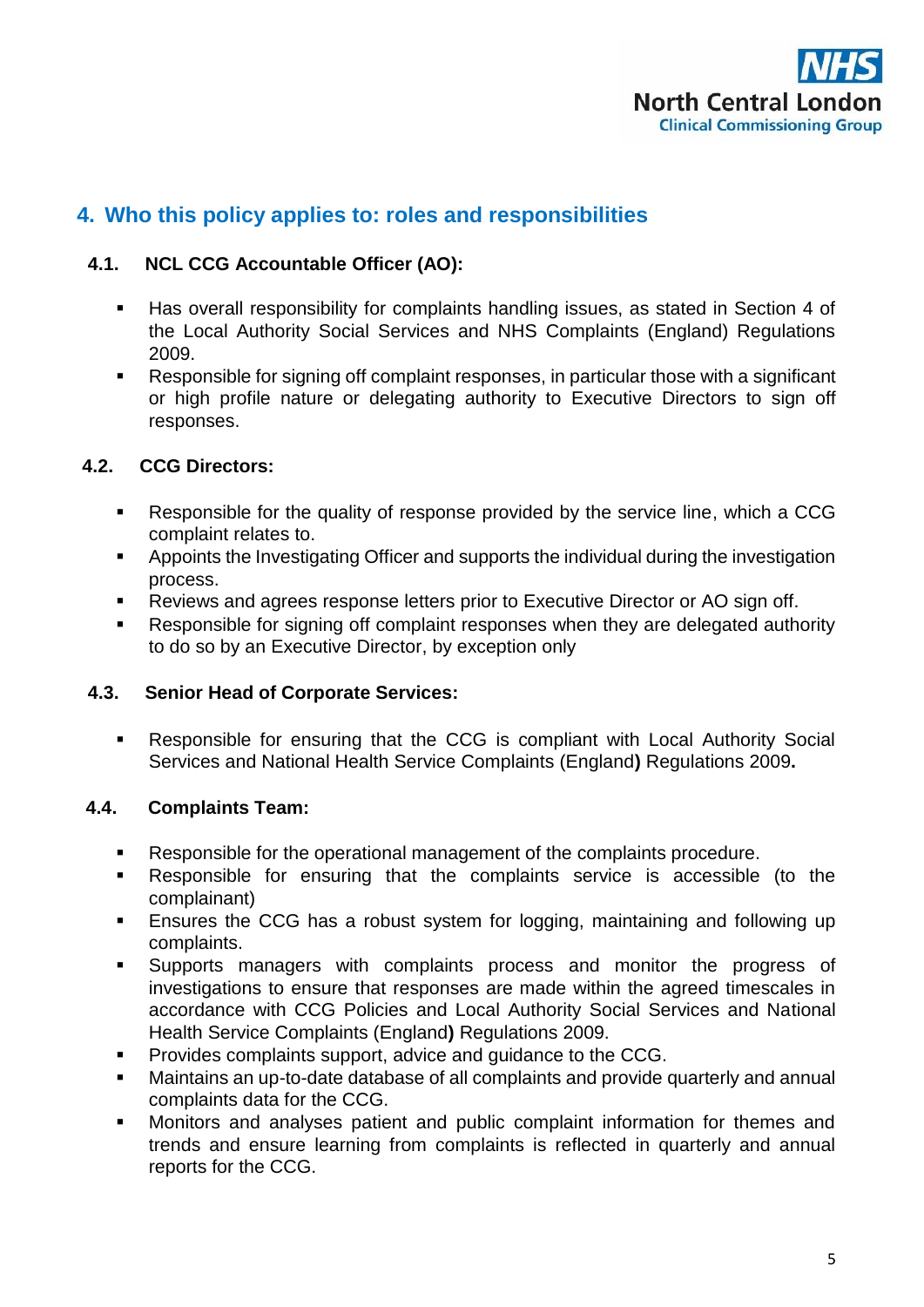

- **Provides information to the Parliamentary and Health Service Ombudsman and** relevant NHS regulatory bodies, ensuring actions arising from investigations are monitored, delivered and reported to the relevant committee.
- **Provides the relevant committee with regular reports about the number and type of** complaints made about NCL CCG or any other matters reasonably connected with the exercise of their functions.
- Co-ordinates any complaints relating to the CCG and, where appropriate, coordinates joint complaints responses where there is a commissioning element within the complaint, in doing so providing a single integrated complaint response. In such cases liaise with other complaints manager/s and agree who will take the lead in coordinating investigations and sending out the final response.

#### **4.5**. **NCL CCG managers as Investigating Officers (IOs):**

- Responsible for ensuring that this policy and the CCG's complaints process is appropriately implemented within their areas.
- Will ensure all directly received formal complaints about their area of responsibility are reported to the Complaints Team.
- Will ensure that any member of staff who is the subject of a complaint relating to their area of responsibility, and any subsequent investigation, is informed and offered appropriate, timely support including, where appropriate, referral to Occupational Health Services.
- Ensures that the investigation is completed within the agreed timescale and sent to the responsible Director for quality checking. Managers are responsible for writing draft complaint responses, ensuring that their responses are in plain English and that they appropriately address any concerns raised. They are also responsible for attending meetings with the complainant as required.
- Responsible for implementing any action plan arising from a complaint relating to their area of responsibility and for providing a progress report on the action plan when requested.
- Responsible for delivering and reporting on any recommendations arising from an Ombudsman's report relating to their area of responsibility and reporting progress to the Complaints Team.

## **4.6. All NCL CCG staff are:**

- Responsible for co-operating with the implementation of this policy and ensuring that any concern raised is dealt with appropriately and in a timely manner.
- Responsible for ensuring a prompt and appropriate response to expressions of dissatisfaction about a policy, service or commissioning decision by NCL CCG.
- Responsible for embracing a positive and proactive culture to responding to complaints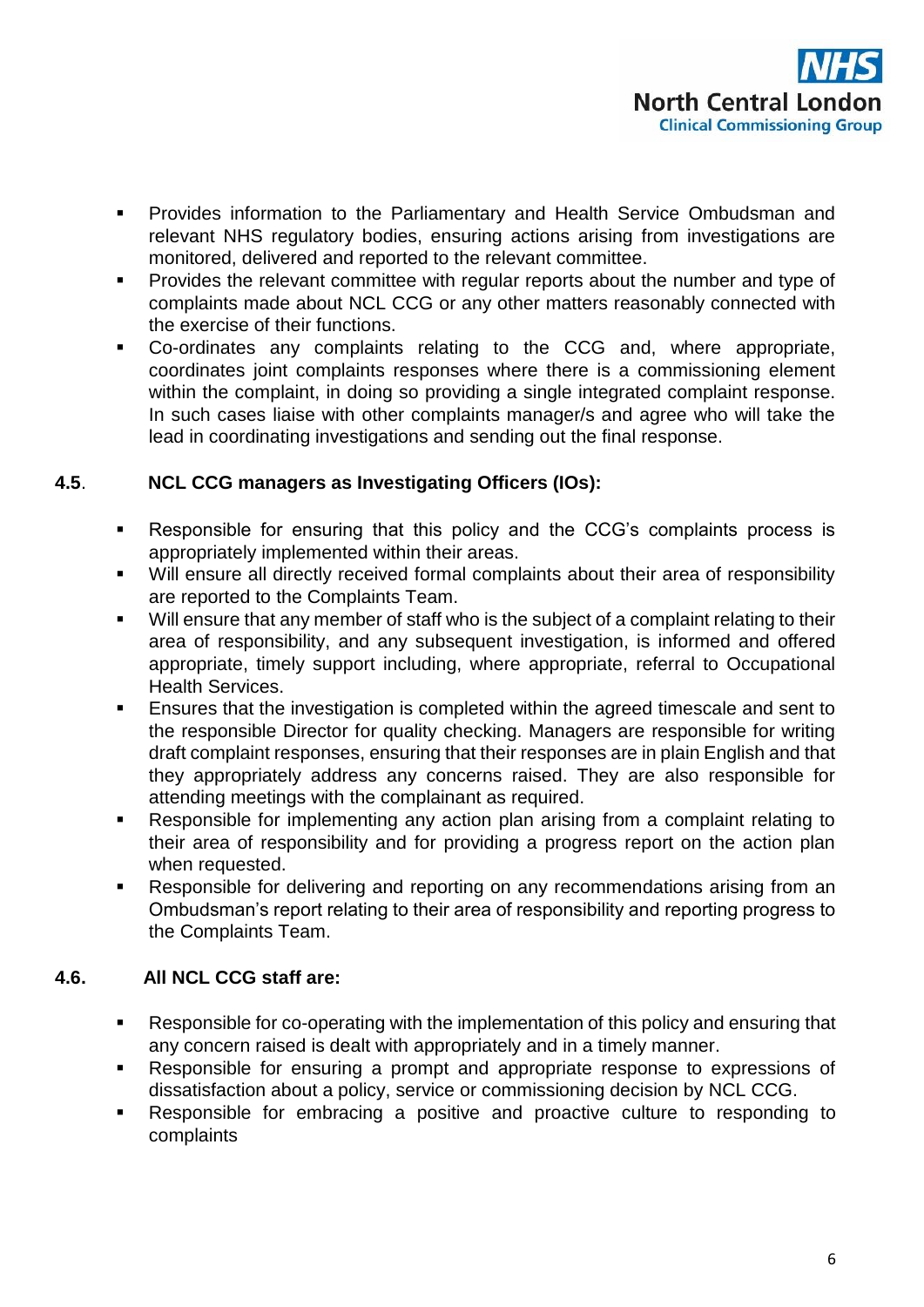

# **5. Definitions used in this policy**

- **5.1.** The NHS Executive definition of a complaint is '*An expression of dissatisfaction that requires a response'*. This is a wide definition and it is not intended that every minor concern should warrant a full-scale complaints investigation. The spirit of the complaints procedure is that front line staff are empowered to resolve minor comments or problems immediately and informally or to offer the assistance of the Complaints Team. The CCG will therefore seek to distinguish between requests for assistance in resolving a perceived problem and an actual complaint.
- **5.2.** The decision whether the issue is a concern or complaint will usually be determined by the person raising the issue. The complaint must relate to someone who receives or has received services from the responsible body or who is affected, or likely to be affected, by the action, omission or decision of the responsible body, which is the subject of the complaint. The Complaints Team can help advise on the right course of action to follow.
- **5.3.** A concern is usually an issue that can be resolved informally and does not require a formal investigation.
- **5.4.** Feedback can also be in the form of a compliment. A compliment is an expression of gratitude about quality of services provided.
- **5.5.** Concerns and enquiries will not be dealt with in line with this policy.

# **6. Exceptions**

- **6.1.** Complaints not covered by this policy include:
	- Matters which are not considered a complaint as outlined in 'The Local Authority Social Services & National Health Services Complaints Regulations 2009
	- In regards to appeals relating to Continuing Health Care (CHC) or Individual Funding Requests (IFR), the CHC or IFR team will deal with appeals in their respective areas. Further details can be found in the Continuing Healthcare and Individual Funding Request Policy.
	- Complaints or concerns raised verbally which are resolved to the satisfaction of the person.
	- Primary Care complaints (Doctor (GP), Dentist, Pharmacist or Optician) Patients may choose whether to contact the service which has delivered the care, or NHS England, who commission Primary Care.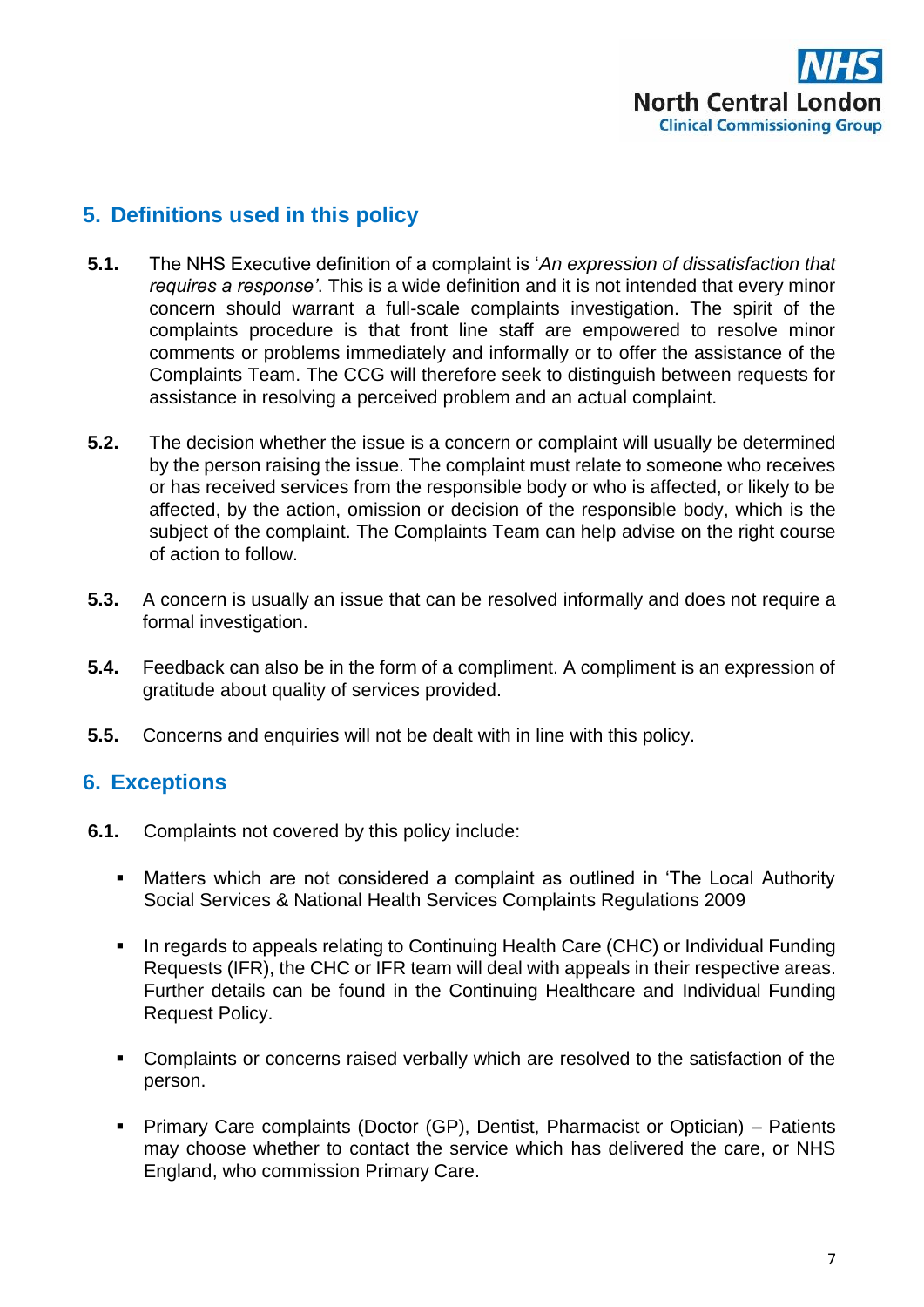

- Local hospital or mental healthcare organisations complaints as they are required to investigate their own complaints under NHS statutory complaints regulations
- Staff grievances (staff members should use whistle blowing policies or other processes to raise concerns about services)
- Contractual issues between services and commissioners and complaints by health organisations or local authorities against other health organisations or local authorities which are not on behalf of a patient
- Any issue which will prejudice legal or any other formal proceedings (such as disciplinary or safeguarding concerns)
- Complaints about Freedom of Information Requests and Access to Information Requests (for complaints about Freedom of Information Requests see the Freedom of Information Policy).
- Complaints that are being/have been investigated by the Parliamentary and Health Service Ombudsman.
- Where an investigation identifies information that would indicate a need to undertake a disciplinary investigation; that issue may be dealt with separately to the complaint investigation itself. Disciplinary action should not prevent the CCG investigating other issues raised by the complainant if the investigation does not prejudice the disciplinary process. If disciplinary action is taken as a consequence of a complaint the CCG will need to take a decision on what to tell the complainant. The CCG will owe a duty of care to its staff member but also a duty to be open and honest with the complainant. When the Human Resources process has completed the CCG will make a decision about how to feed back to the complainant without breaking confidentiality of any disciplinary process. The HR department should be consulted for more definitive advice on each individual case.

# **7. Timescales**

- **7.1.** All complaints will acknowledged within **3 working days** of its receipt by the CCG.
- **7.2.** The response should be provided within **25 working days** from date of the acknowledgment of the complaint by the CCG or the timeframe or complaint response agreed with the complainant.
- **7.3.** For more complex complaints and joint organisations complaints a response should be provided with **40 working days**.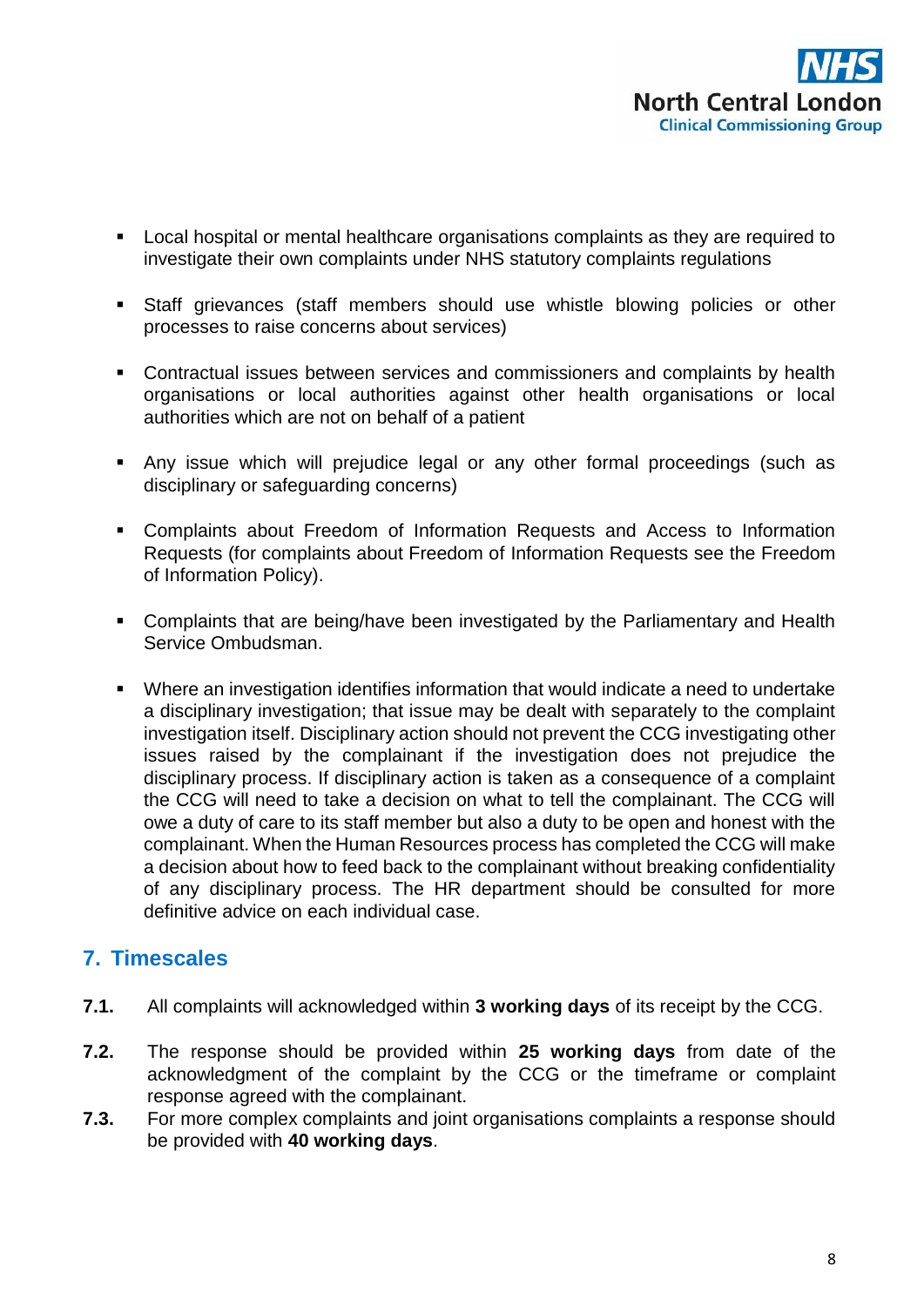

**7.4.** Any complaints which may take longer than the agreed timeframe should be discussed with the complainant and a revised timeframe agreed. These may be complaints of a serious nature or where a number of organisations are involved in the investigation of a complaint.

# **8. NCL CCG Procedure for dealing with complaints**

|                | <b>Task</b>                                                                                                                                                                                                                                                                                       | <b>Working Days</b> |
|----------------|---------------------------------------------------------------------------------------------------------------------------------------------------------------------------------------------------------------------------------------------------------------------------------------------------|---------------------|
| $\mathbf{1}$   | Complaint received via email, letter to the CCG office or via telephone                                                                                                                                                                                                                           | Day 0               |
| 2              | Complaints should be forwarded to the NCL generic complaints email box<br>at: nclccg.complaints@nhs.net                                                                                                                                                                                           | Day 0 - 1           |
| 3              | Complaint is logged onto the NCL complaints database                                                                                                                                                                                                                                              | Day 1 - 3           |
| $\overline{4}$ | Complaint is acknowledged by Complaints Team, and consent sought<br>were required                                                                                                                                                                                                                 | Day 1 - 3           |
| 5              | In conjunction with the relevant Executive Directors, the Complaints Team<br>will notify the Accountable Officer of any complaint with a significant or high<br>profile nature                                                                                                                    | Day 1 - 3           |
| 6              | Complaints Team to send complaint to the responsible Director to appoint<br>an Investigating Officer and copied to the: Executive Director, Head of<br>Service and relevant business support                                                                                                      | Day 1 - 3           |
| $\overline{7}$ | In conjunction with the relevant Investigating Officer, the Complaints Team<br>will make an initial assessment of the complaint to ascertain whether it is<br>likely for additional time to be needed. Once approved by the relevant<br>Director, this should be communicated to the Complainant. | Day 1 - 3           |
| 8              | Investigating Officer to investigate the complaint raised and compile a draft<br>response in the form of a letter from the Executive Director or Accountable<br>Officer                                                                                                                           | Day 3 - 15          |
| 9              | Reminder sent from the Complaints Team to the Investigating Officer 2<br>working days before the deadline (of Day 15)                                                                                                                                                                             | Day 13              |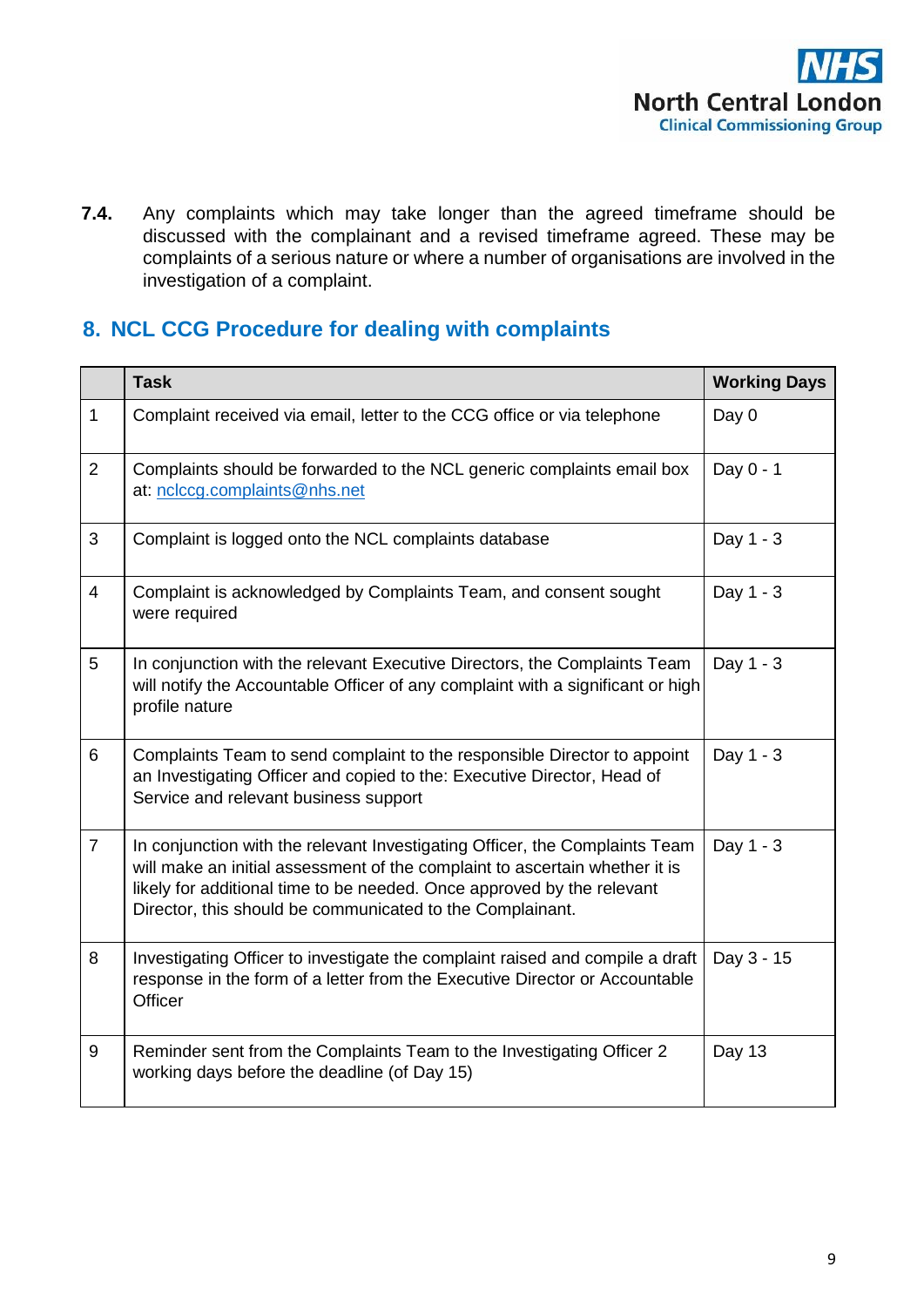

| 10 <sup>°</sup> | Investigating Officer to provide draft response to the responsible Director<br>and cc: Complaints Team. If response not received within the deadline,<br>request to be chased by the Complaints Team and escalated to relevant<br><b>Director</b>                                                 | Day 15 - 16 |
|-----------------|---------------------------------------------------------------------------------------------------------------------------------------------------------------------------------------------------------------------------------------------------------------------------------------------------|-------------|
| 11              | The response is quality checked by the responsible Director or nominated<br>lead and any further/revised information provided. The response will be<br>looked at from a reader perspective, ensuring it is clear, written in plain<br>English and responds to the points raised in the complaint  | Day 15 - 20 |
| 12              | Response sent to the Complaints Team for a final review before sign off                                                                                                                                                                                                                           | Day 20      |
| 13              | Complaints Team to send final response, to the Accountable Officer or<br>relevant Executive Director, for sign off<br>*to note* by exception only, the Executive Director can delegate authority<br>to a Director for sign off                                                                    | Day 21 - 25 |
| 14              | Response sent out by the Complaints Team and the complaints database<br>is updated on the CCG shared drive. The Complaints Team will send a<br>copy of the final complaint to the Executive Director and Investigating<br>Officer to record securely and take forward any actions as appropriate. | Day 25      |

## **9. How complaints can be received**

**9.1.** Complaints may be received verbally, (over the telephone or during a face-to-face meeting), in writing, or email. Where a complaint is not written then a written record must be made of the complaint and a copy of the written record provided to the complainant.

# **10. Who may make a complaint? Consent issues for patient representatives**

- **10.1.** A complaint can be made by any person who has received or is receiving NHS treatment or services, or any person who has been affected by an action or decision of the CCG.
- **10.2.** A complaint can also be made by a representative acting on another person's behalf, if that person:
	- Has requested the representative to act on their behalf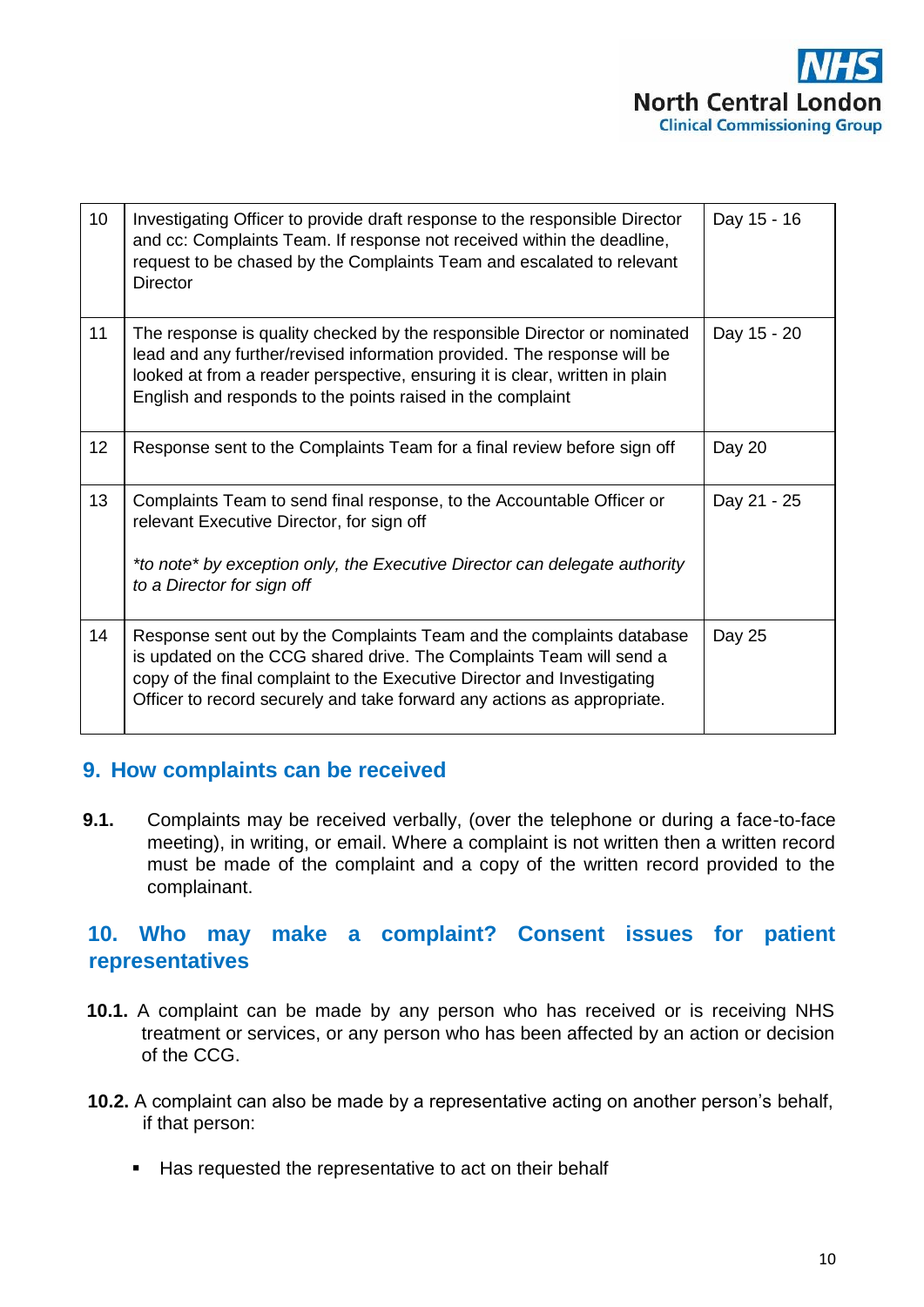

- $\blacksquare$  Is a child
- If Is unable to make the complaint themselves because of physical incapacity or lack of capacity within the meaning of the Mental Capacity Act 2005
- Has died
- **10.3.** Where a patient is able to give informed consent, the written consent of the patient must be obtained in order for the complaint to be pursued.
- **10.4.** In the case of a child (under 16), a parent or guardian may make the complaint. However in some cases it may be appropriate to obtain consent from a child if that child is considered to be capable of understanding the situation and can give informed consent. The decision as to whether he/she is capable will need to be assessed on an individual basis and in line with Fraser Guidelines.
- **10.5.** Children who received NHS treatment have the right to make a complaint in their own right and have the right to use the NHS complaints process. If the patient is a minor and unable to give consent, the complaint should be discussed with the CCG's Caldicott Guardian.
- **10.6.** If the patient has died then the person making the complaint must have had sufficient interest in the person's welfare to make the complaint (in legal terms this is usually defined as someone having a legal right to have a claim in the deceased estate).
- **10.7.** If there are concerns about whether the patient has capacity to consent (i.e. if the patient is too ill or otherwise incapacitated) this matter should be discussed with the organisation's Caldicott Guardian and guidance taken from the Mental Capacity Act 2005
- **10.8.** If the patient has given lasting power of attorney for their welfare to another person, then that person has the same rights as the patient.
- **10.9.** If the service believes that the person making the complaint does not have sufficient interest in the person's welfare, or is not suitable to act as a representative, then the person will be notified in writing stating the reasons for this decision. An example of the above could be where the case relates to Protection of a Vulnerable Adult.
- **10.10.** If a Member of Parliament makes a complaint on behalf of a constituent, it will be considered that the MP has obtained consent prior to contacting NCL CCG (In line with requirements of the Data Protection Act 1998 processing of Sensitive Personal Data – Elective Representatives Order 2002).
- **10.11.** There may be circumstances where patient consent is not required to pass on information, for example: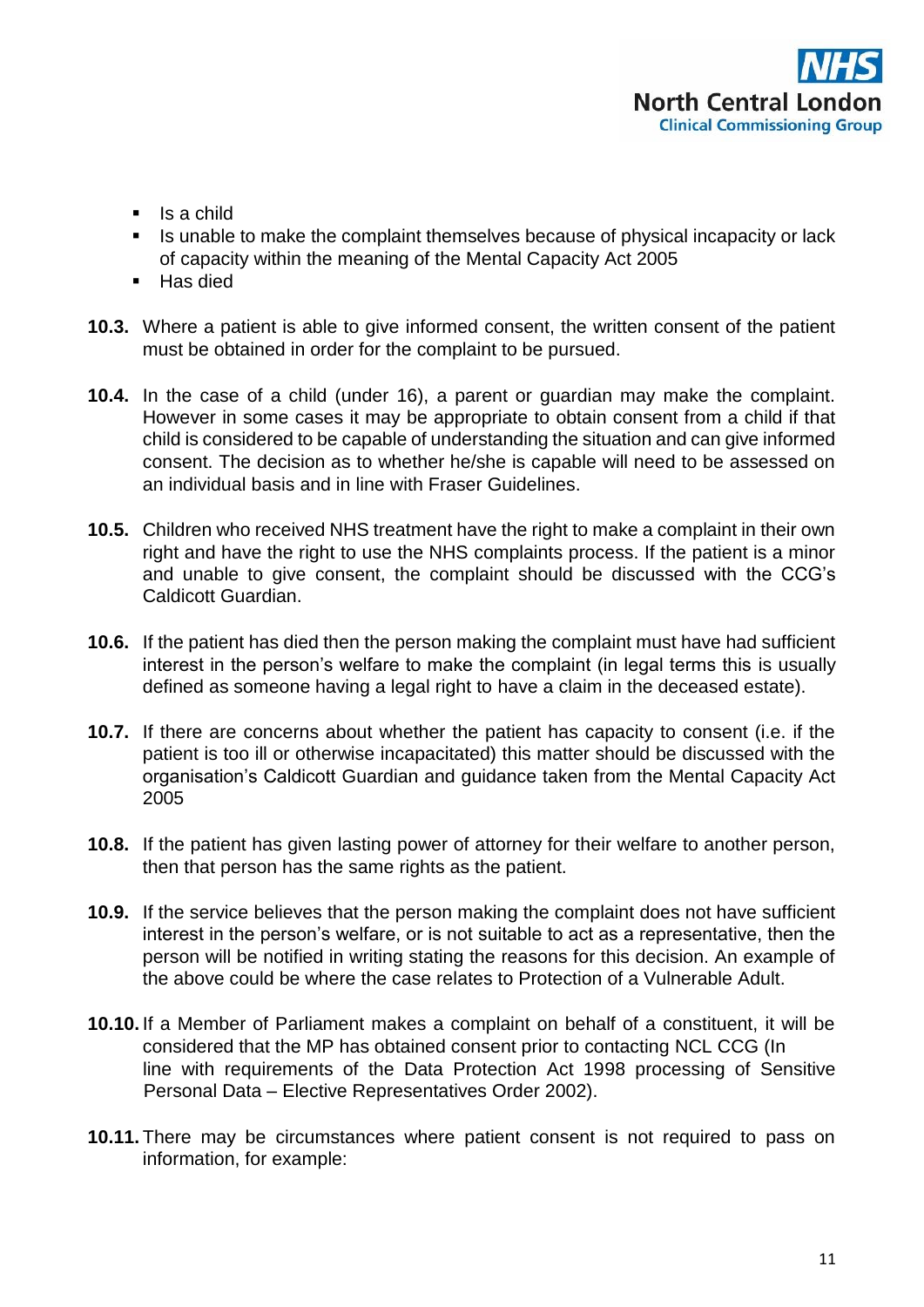

- When not revealing such information would be breaking the law.
- Where there is a risk of harm to an individual or themselves.
- **Information is requested by H.M. Coroner, a court or a tribunal.**
- There are reasonable grounds to suspect abuse of a child or vulnerable adult.
- The Caldicott Guardian will be consulted in the handling of these issues.

# **11. How to make a complaint, comment or compliment**

**11.1.** NCL CCG and the services it commissions:

 Complaints, comments or compliments relating to a CCG service (for example Continuing Healthcare), the way a CCG service has been commissioned or a commissioning decision made by the CCG, should be made directly to the Complaints Team. The CCG will have a single dedicated point to receive complaints.

**11.2.** Hospital, Community and Mental Services commissioned by NCL CCG:

- Complaints, comments or compliment about a hospital, mental health, community or other NHS service commissioned by NCL CCG should be raised directly with the organisation. The Complaints Team can help advise on the right course of action to follow.
- The responsibility for investigating any issue arising from a complaint remains with the organisation that provided the service to the complainant.
- If the complainant does not receive a response from the provider organisation, they can contact NCL CCG who can liaise with the provider organisation to ensure the complaint is investigated.
- Where a complaint relates to a commissioned service, the CCG may consider to facilitate a response if the complainant has requested this. This would only usually be in exceptional circumstances.
- **11.3.** Primary Care Complaints (Doctor (GP), Dentist, Pharmacist or Optician):
	- Complaints, comments or compliments about a doctor (GP), dentist, pharmacy or optician. Patients may choose whether they complain to the service provider (GP, dentist, pharmacist or optician) or to NHS England who is responsible for purchasing these primary care services. Complaints will often be resolved more quickly if patients contact the provider directly, however, if a patient does not feel comfortable approaching the provider they should contact NHS England at: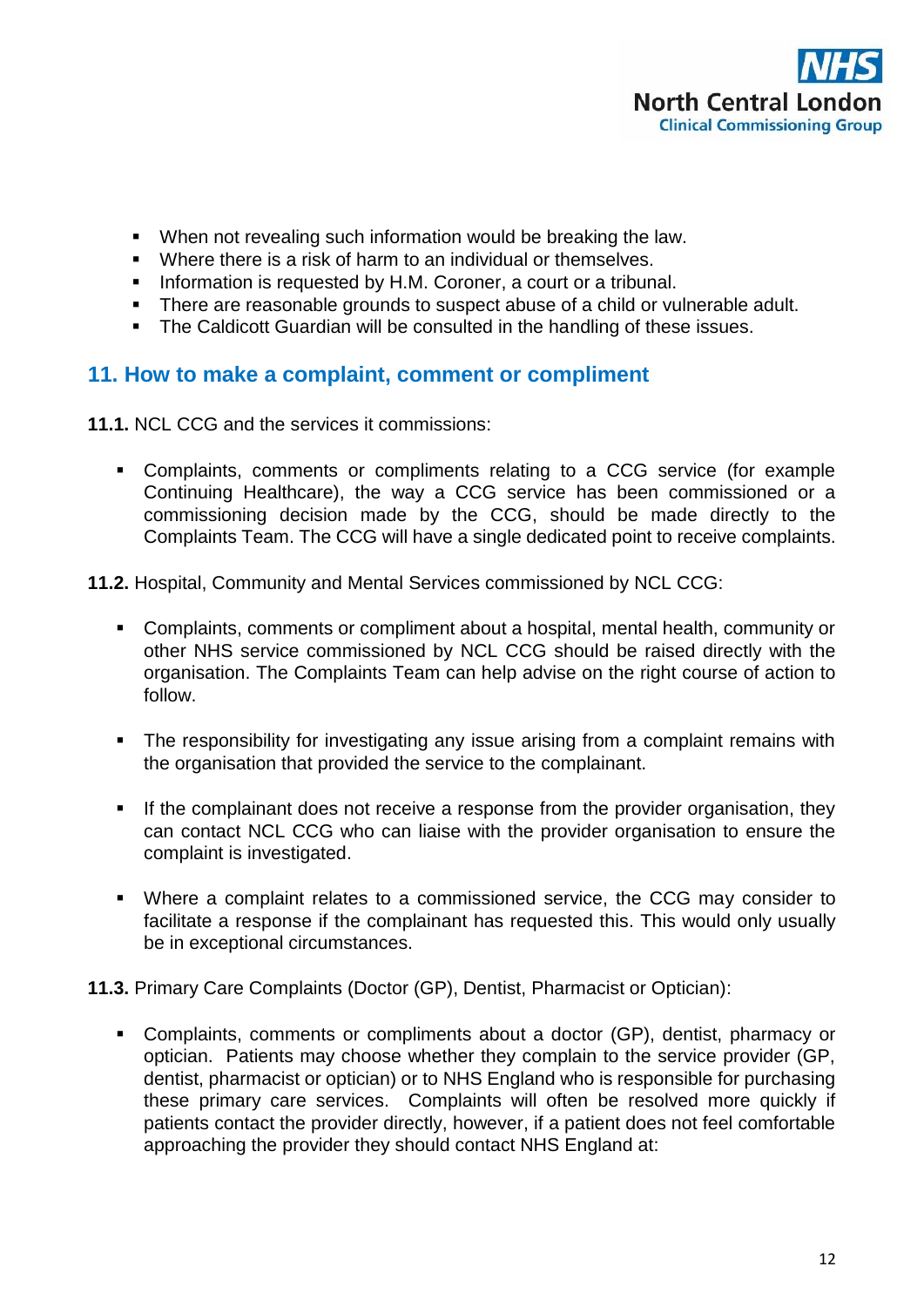

NHS England P.O Box 16738 Redditch, B97 9PT **Email:** england.contactus@nhs.net **Telephone:** 0300 311 22 33

 When the CCG receives a complaint about a doctor (GP), dentist, pharmacy or optician the Complaints Team will advise the complaint of the options of either complaining to the provider directly or NHS England. The Complaints Team will offer to forward the complaint on to the relevant organisation, if the complainant wishes for the CCG to do so.

#### **11.4.** Assessing complaints

- All complaints will be assessed by the Complaints Team in order to determine the complexity of the complaint. This will be completed within two days of receiving the complaint.
- The assessment will determine the anticipated length of time needed to complete the investigation and, where appropriate, other organisations that are required to input to a complaints investigation.
- The Complaints Team may take expert advice to determine if there could be associated clinical risks, which will require an immediate response outside the complaints process.
- The Complaints Team will also agree how the response will be managed and coordinate a single response where possible. The complainant will be kept informed throughout and assurance will be sought that the complainant agrees with the timescales and process.
- Any potential/actual risks to patient safety or safeguarding issues identified as a result of complaints investigations will be escalated to the Executive Director of Quality.
- Any potential/actual corporate risks will be escalated to the Executive Director of Corporate Services.
- **11.5.** Parliamentary and Health Service Ombudsman
	- If the complainant is unhappy with the outcome of their complaint they can refer the matter to the Parliamentary and Health Service Ombudsman, who is independent of the NHS and government:

**Parliamentary and Health Service Ombudsman Helpline Tel:** 0345 015 4033 Further information at their website at: www.ombudsman.org.uk/

#### **11.6.** Internal appeals process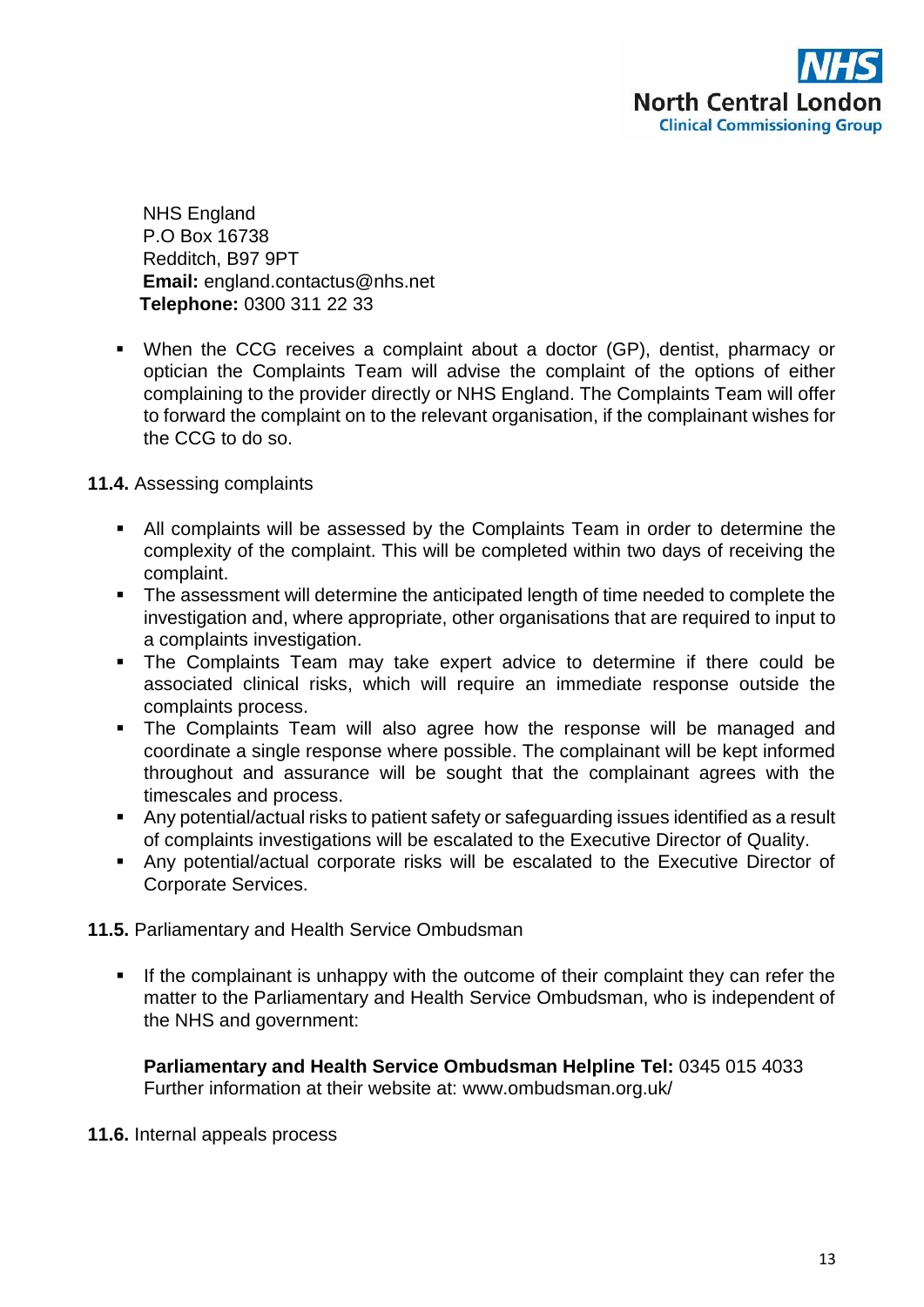If the complainant is unhappy with the outcome of their complaint they can write again to the CCG and the responsible Director who will consider whether it is appropriate to investigate the complaint further.

If the CCG decides that it is not appropriate to investigate the complaint further when a complainant is unhappy with the outcome of their complaint, the CCG will refer the complainant to the Parliamentary and Health Service Ombudsman.

# **12. Independent Complaints Advocacy Service**

- **12.1.** Advocacy provides practical support and information to people who want to complain about an NHS service. This might mean giving information so that patients can pursue a complaint by themselves or giving the support of an experienced advocate who can help patients make their complaint. NHS Complaints Advocacy Service is independent of the NHS, confidential, and free.
- **12.2.** POhWER provides advocacy assistance to help people make their complaint. Not everyone needs the support of an advocate to make their complaint. For example, some people just want to know how the complaint system works or know who they should send a letter of complaint to.
- **12.3.** Patients can get in touch with POhWER if they want:
	- **More information.**
	- A self-help information pack to help you make an NHS complaint, or help to compile the issues they wish to raise in their complaints

# **13. Timescales for making a complaint**

**13.1.** Any complaint or expression of concern should be notified to the CCG within 12 months of the events it concerns. The later a complaint or expression of concern is notified to NCL CCG the more difficult it is for NCL CCG to investigate it and provide an adequate response. The CCG has the discretion to consider a complaint or expression of concern after this time limit in extenuating circumstances. An example of this may be where a complainant has been too unwell or unaware of the issues of complaint (e.g. something has been written in the records which the person is only just aware of)

# **14. Complaints – specific issues**

**14.1.** Complaints about primary care and provider services directly received by the CCG – Consent issues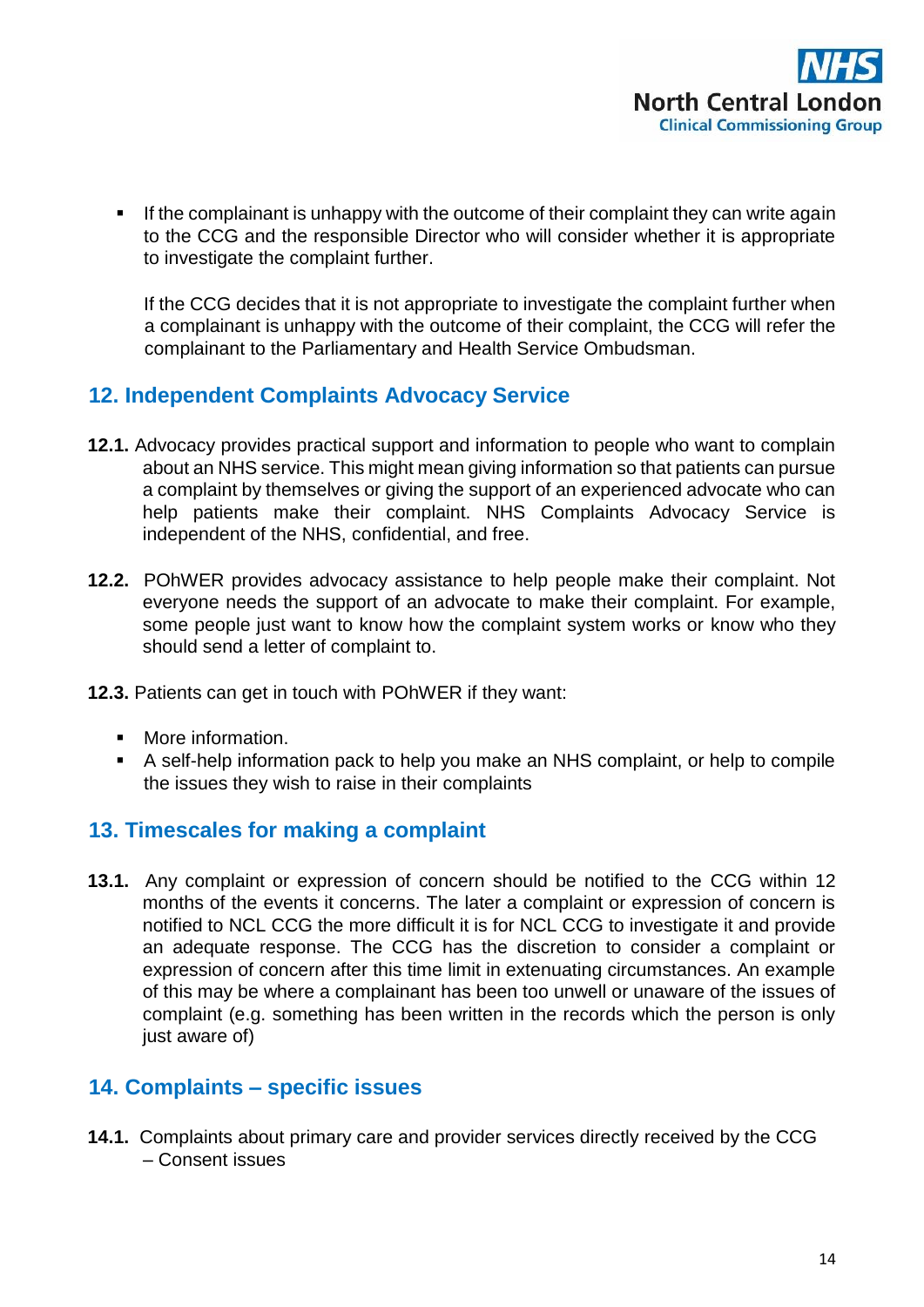

- Complaints received about primary care and provider services directly received by the CCG will be directed to the relevant provider or commissioner of that service when appropriate consent is obtained.
- No complaint will be forwarded to another organisation without consent of the person making the complaint and/or a patient if it was made by someone other than the patient.
- **14.2.** Joint complaints with other organisations
	- **There is a duty within the complaints regulations for co-operation between NHS and** Social Care bodies, wherever possible the person making the complaint should receive a joint response. However if no consent for the sharing of information is forthcoming then the organisations are required to respond independently.
- **14.3.** Safeguarding children and protection of vulnerable adults
	- If a complaint is received which raises child protection issues or concerns the protection of vulnerable adults, the responsibility for highlighting this (through safeguarding processes) lies with the person who has received the concern. If there is any doubt about how an issue should be handled then the person should contact the CCG Safeguarding/Caldicott lead and speak to their manager.
	- If there is any immediate risk of harm then advice should be sought urgently. The safety of the child and vulnerable adult must always be paramount. A formal referral to the Local Authority children's or adults social care, the police or accident and emergency services (for any urgent medical treatment) must not be delayed by the need for consultation with management or the designated safeguarding professional lead, or the completion of an assessment.
- **14.4.** Complaint Records and Confidentiality
	- Complaints will be handled in strict confidence at all times. Care will be taken that information is only disclosed to those who have a demonstrable need to have access to it. Information will not be disclosed to patients or complainants unless the person who has provided the information has given written consent to disclosure.
	- Complaint records should be stored in accordance with the 'Records Management NHS Code of Practice – Part 1 & 2'.
- **14.5.** Complaints and Litigation
	- The Complaints Team will refer any relevant claims issues to the Head of Governance and Risk to process where there is an explicitly stated intention to take legal action.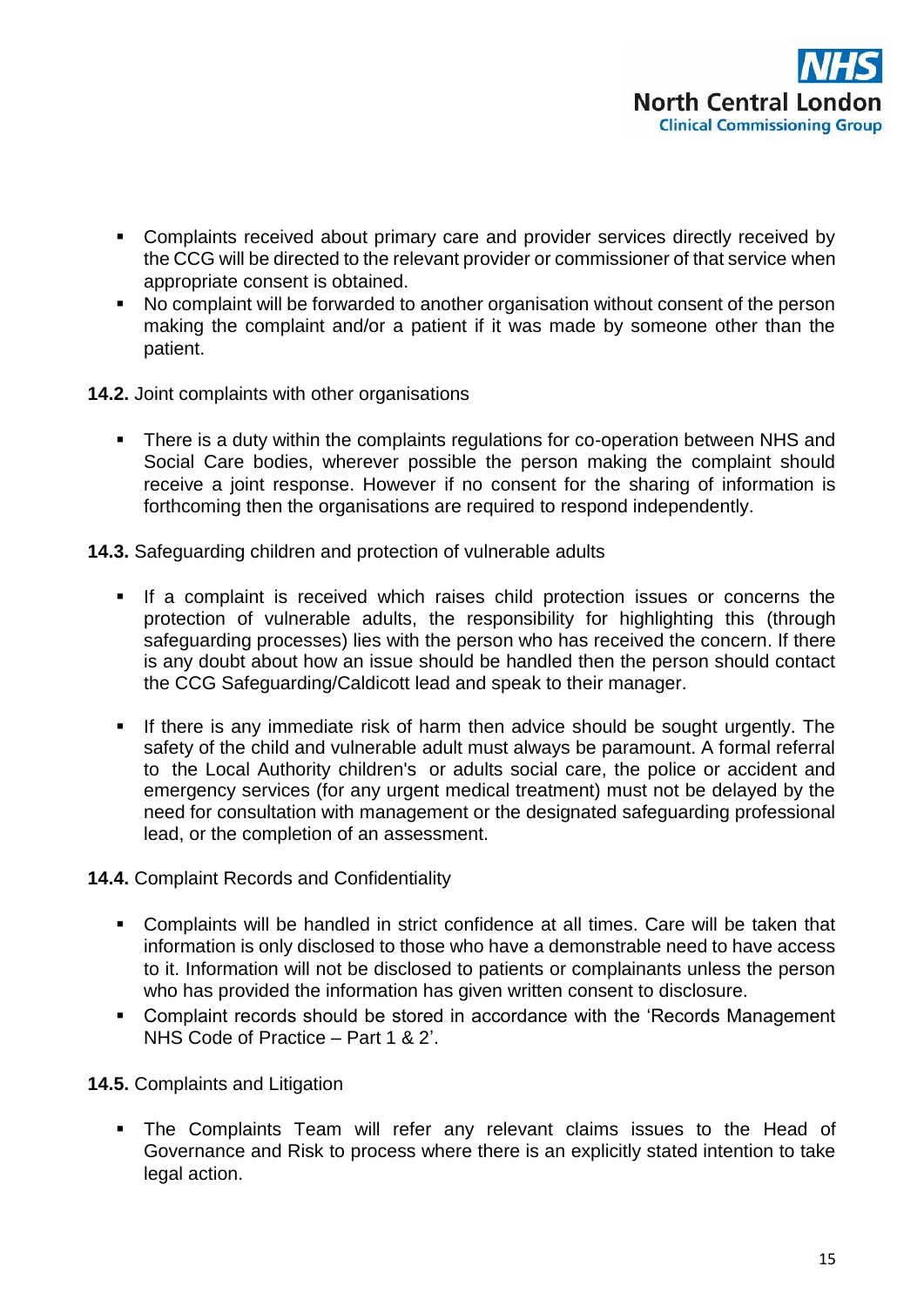

#### **14.6.** Freedom of Information ("FOI") requests and the Media

- Some letters of complaint may include the request for information (whether explicitly requested or not) under the Freedom of Information Act. All FOI requests will be managed according to the CCG's Freedom of Information process.
- Where a complainant indicates they will be contacting the media as a result of their complaint/issue or where the Complaints Team feels there is a potential significant reputational risk relating to the complaint, the CCG Communications Manager will be informed of the complaint/issue.

# **15. Learning**

- **15.1.** Every opportunity will be taken by NCL CCG to learn from complaints and to use the insight and experience of complainants to resolve the complaint or issue and ensure it does not recur.
- **15.2.** Where actions have been identified following the investigation of a complaint, the Investigating Officer will prepare a robust action plan with a timeframe for implementation.
- **15.3.** The Complaints Team will report on learning from complaints investigation to ensure actions have been appropriately implemented.
- **15.4.** Learning from complaints will be discussed at EMT and the Quality Committee.

# **16. Reporting**

- **16.1.** Reports will be produced quarterly by the Complaints Team for consideration by EMT and the Quality Committee. Reports will identify the number of complaints received, issues raised and lessons learnt together with highlighting any emerging themes and trends.
- **16.2.** The reporting of complaints and complaints outcome should demonstrate how complaints have made a contribution to ensuring that people have a positive experience of care.
- **16.3.** An annual report on complaints will also be produced as part of NCL CCG's Annual Report.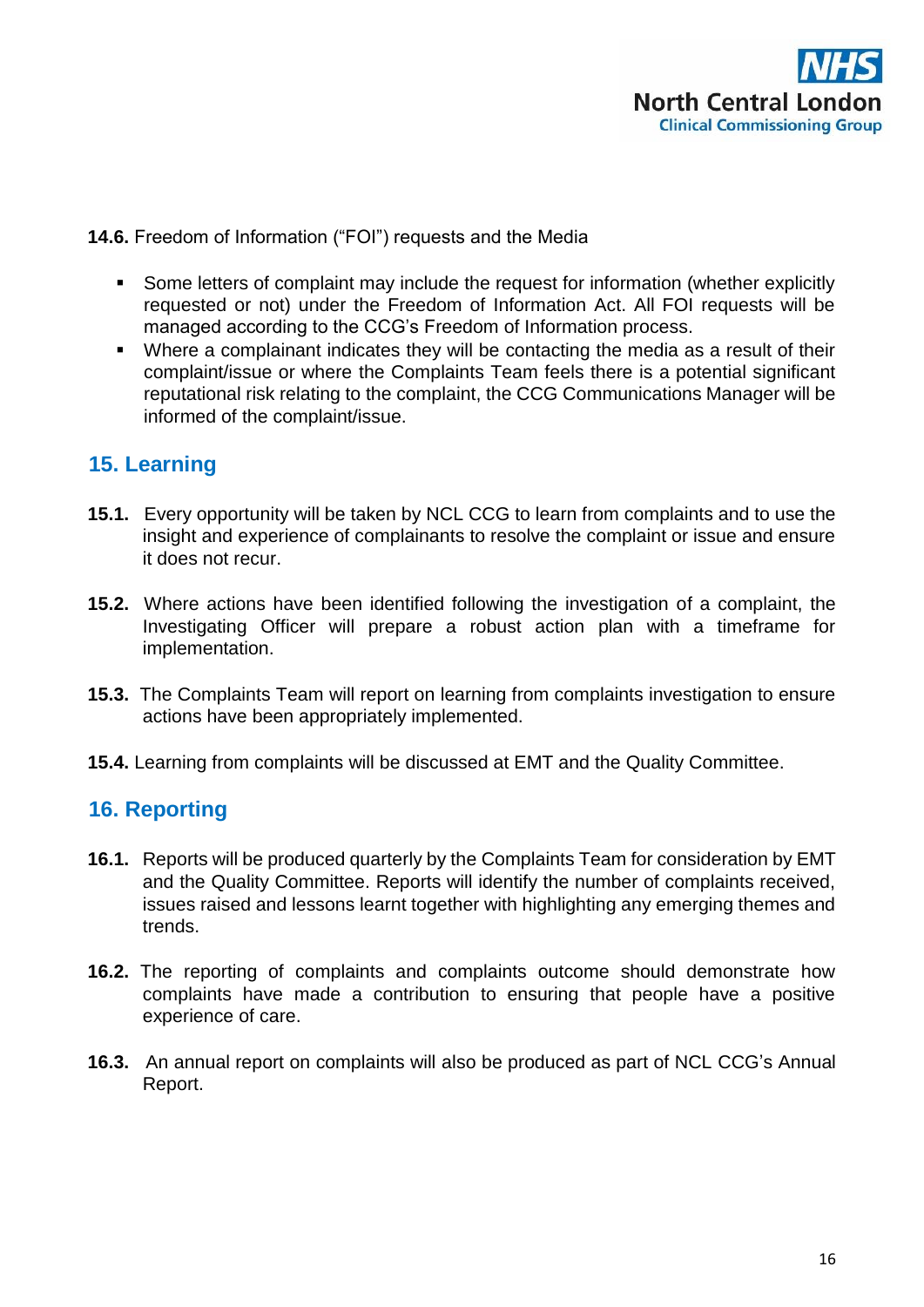

# **17. Unusual Complaints**

- **17.1.** The CCG follows the "Unusual Complaints Procedure" (updated April 2019) which has been produced by the National Complaints Managers Forum.
- **17.2.** The type of complaints that will be applied to the "Unusual Complaints Procedure" and how the CCG will handle these can be found in Appendix A: "Unusual Complaints Procedure".
- **17.3.** The "Unusual Complaints Procedure" includes the handling of complaints where the complainant is abusive or unreasonably persistent.
- **17.4.** There are a number of types of complaint handling that have some distinct differences to the way in which the majority of complaints are handled. These complaints result in staff working outside or following a slightly different process to the normal way in which complaints are investigated and reported to the complainant.
- **17.5.** The "Unusual Complaints Procedure" is designed to encompass all those unusual circumstances and indicate a safe and uniformed process for handling them.

## **18. Equality and Diversity**

- **18.1.** NCL CCG is committed to ensuring that it treats all patients and staff fairly, equitably and reasonably and that it does not discriminate against individuals or groups on the basis of their ethnic origin, physical or mental abilities, gender, age, religious beliefs or sexual orientation, marriage and civil partnership and pregnancy and maternity.
- **18.2.** The CCG will ensure that the Complaints Policy is equally accessible to all communities and will monitor equality data to ensure better compliance and performance. The CCG recognises the needs of its diverse population and therefore will put in place measures to address both the linguistic and the access needs of all groups.

## **19. Training**

**19.1.** Training on complaints handling and investigation is available on request to all staff from the Complaints Team.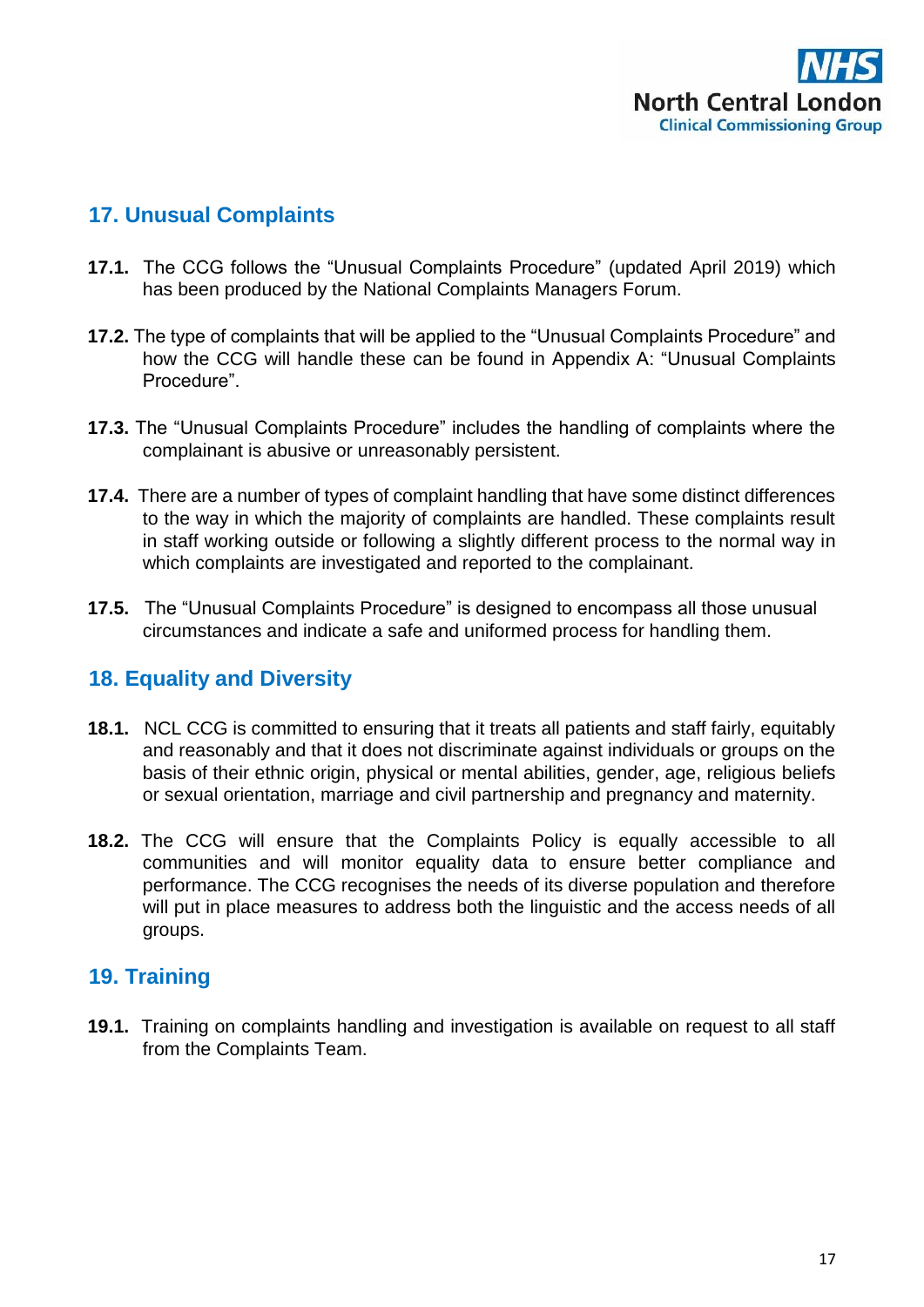

## **20. Dissemination and implementation**

**20.1.** The policy will be made available to CCG employed staff via the CCG intranet site and included as part of the CCG induction. Members of the public will be able to access the policy via the NCL CCG website.

# **21. Monitoring**

- **21.1.** The Complaints Team will record all complaints.
- **21.2.** The CCG's Quality Committee will require assurance annually on compliance with the policy.

# **22. Review**

- **22.1.** This policy will be formally reviewed every two years in accordance with the following:
	- **Legislative or case law changes;**
	- Changes or release of good practice or statutory guidance;
	- **IDENTIFIED 19** Identified deficiencies, risks or following significant incidents reported
	- Changes to organisational infrastructure.

# **23. References**

- **EXECT** Local Authority Social Services and National Health Services Complaints (England) Regulations 2009
- The Principles of Good Complaint Handling (Parliamentary and Health Service Ombudsman) 2008
- Listening, Improving, Responding a Guide to Better Patient Care (Department of Health 2009)
- NHS Constitution (Department of Health 2009 and 2013)
- Guide to good handling of complaints for CCGs (NHS England 2013)
- $\blacksquare$  NHS Outcomes Framework: Domain 4 Ensuring that people have a positive experience of care
- **Independent review by the Rt. Hon. Ann Clwyd, MP for Cynon Valley, and** Professor Tricia Hart, Chief Executive of South Tees Hospitals NHS Foundation Trust.
- Mental Health Act 2005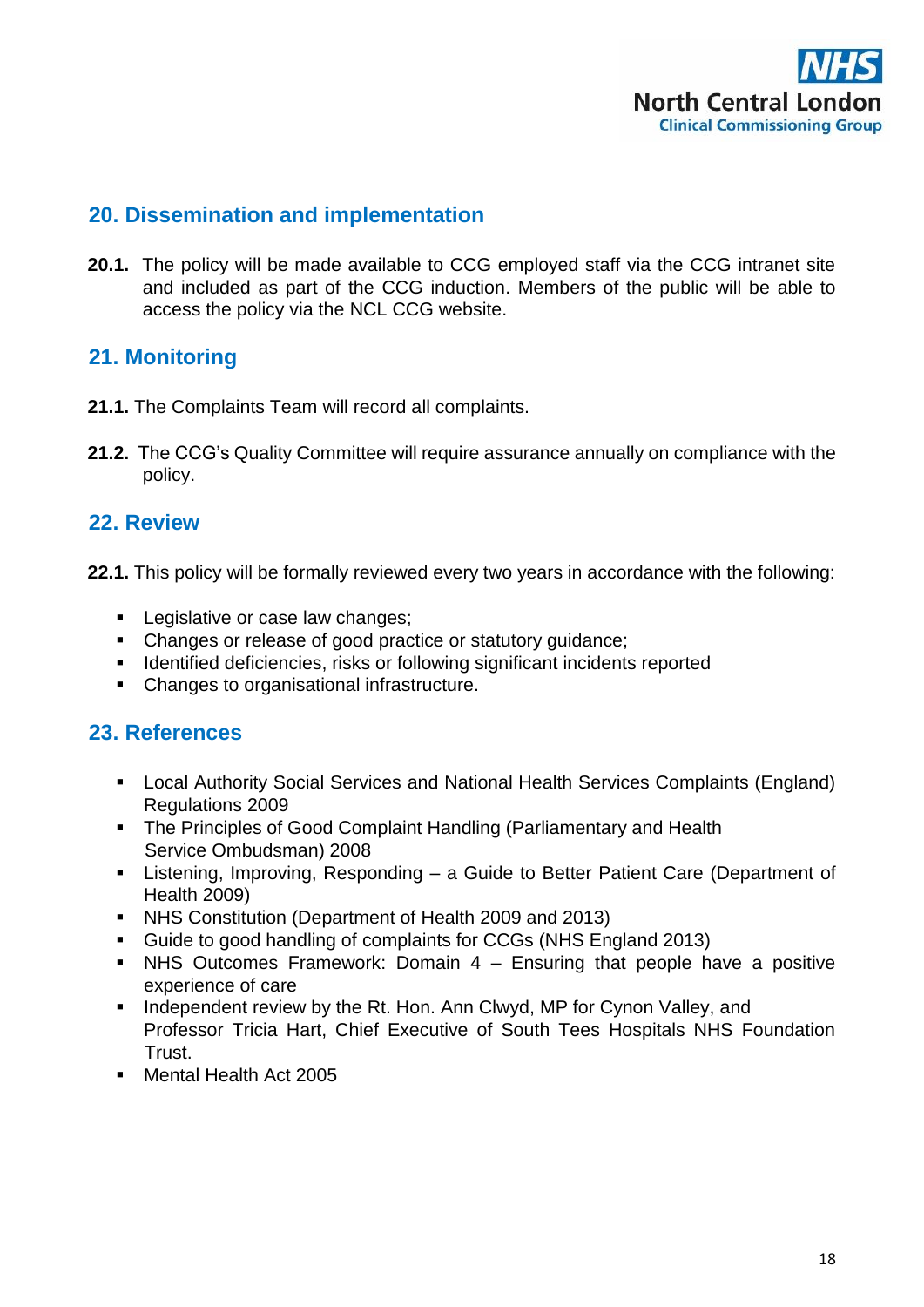

**Appendix A** 

# **National NHS Complaint Managers Forum Guidance**

# **Guidance for Handling Unusual Complaints**

## **Introduction**

There are a number of types of complaint handling that have some distinct differences to the way in which the majority of complaints are handled. These complaints result in staff working outside or following a slightly different process to the normal way in which complaints are investigated and reported to the person who is making a complaint. This procedure is designed to encompass all those unusual circumstances and indicate a safe and uniformed process for handling them.

It is important that a person who is making a complaint, themselves, do not feel that organisations are placing barriers in the way of the complaint handling or the use of terms are not understood by the person who is making a complaint to put them at any disadvantage in regards to making their complaint. In some instances below the measures included are only to be used as a last resort when all normal methods have failed.

# **Types of Complaints Covered in this Procedure**

Cross internal UK borders Cross borders internationally (coming into the UK) Complaint when the person who is making a complaint has already told you they are seeking or may seek legal remedy Abusive Violence Repeat complaints with the same elements Failure to accept findings and not go to PHSO Constantly bringing new elements to the same complaint Regularly making totally new complaints From Elected Representatives A complaint involving an element of treatment abroad Complaint where the patient received private treatment A person who is making a complaint who through their beliefs have an unusual need A person who is making a complaint who have medical issues Those affected by their communications skills – language Those affected by their communications skills – disability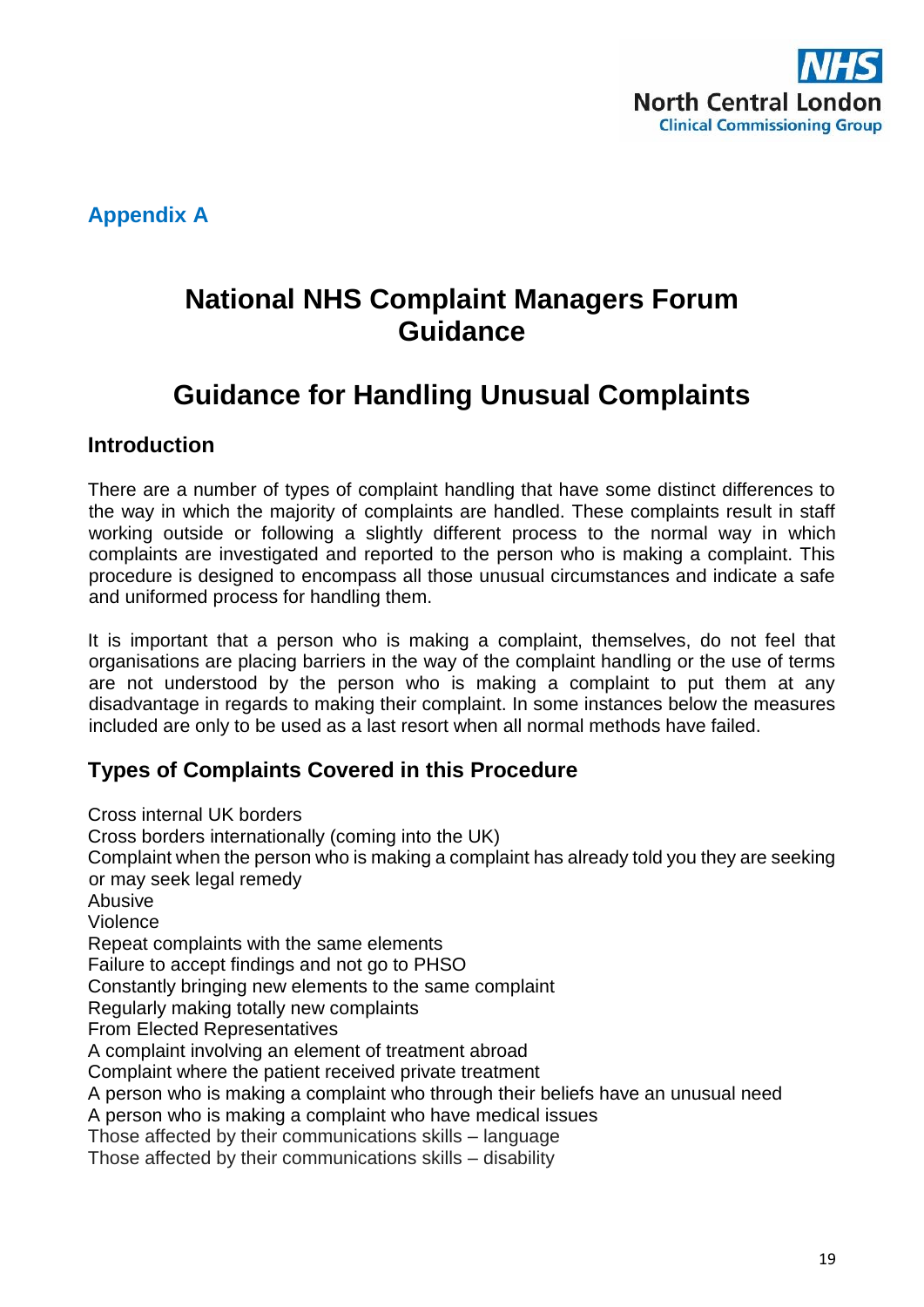

Those affected by their communications skills – mental health

Those affected by their communications skills – understanding

A person who is making a complaint who want disciplinary action against members of staff A person who is making a complaint who demand to know the names of staff and other personal details

When a person who is making a complaint put limits on who can be interviewed about the complaint

A person who is making a complaint who is under 18

A person who is making a complaint who contact the organisation by phoning and writing to a number of people in the organisation (Scattergun approach)

Where a person is requesting a totally inappropriate form of redress to their issues

A complaint that is made at a time that over the 12-month limit stated in the Regulations

When a complaint is long-winded and unnecessarily long

Addendum for Mental Health Patients

# **Cross internal UK borders**

With the continued increase in mobility of the public more and more examples of people travelling and needing to use NHS in England. This does not preclude those patients and their representatives from lodging a complaint with the English organisation about their care provided under the NHS.

Such complaint should be handled as normal NHS complaints but with consideration to the need to gain any consent requirements. There are no extra or different requirements for handling this type of complaint.

## **Cross borders internationally (coming into the UK)**

England is an increasingly visited country for people from abroad. New rules governing charging for treatment are being implemented across the NHS but patients from abroad who have received NHS treatment have the right to complain freely and have their complaint answered. The NHS Complaints Regulations still apply and complaints should be investigated and responded to in the same way as a normal complaint falling under those regulations.

However, it must be realised that contact with the person who is making a complaint may be more difficult and meetings would probably be impossible. As a result of this and especially in more complex complaints time frames may well be elongated.

# **Complaint when the person who is making a complaint has already told you they are seeking or may seek legal remedy**

In cases of the person who is making a complaint indicating that they may or have already contacted a solicitor or has indicated they wish to take the organisation to court to seek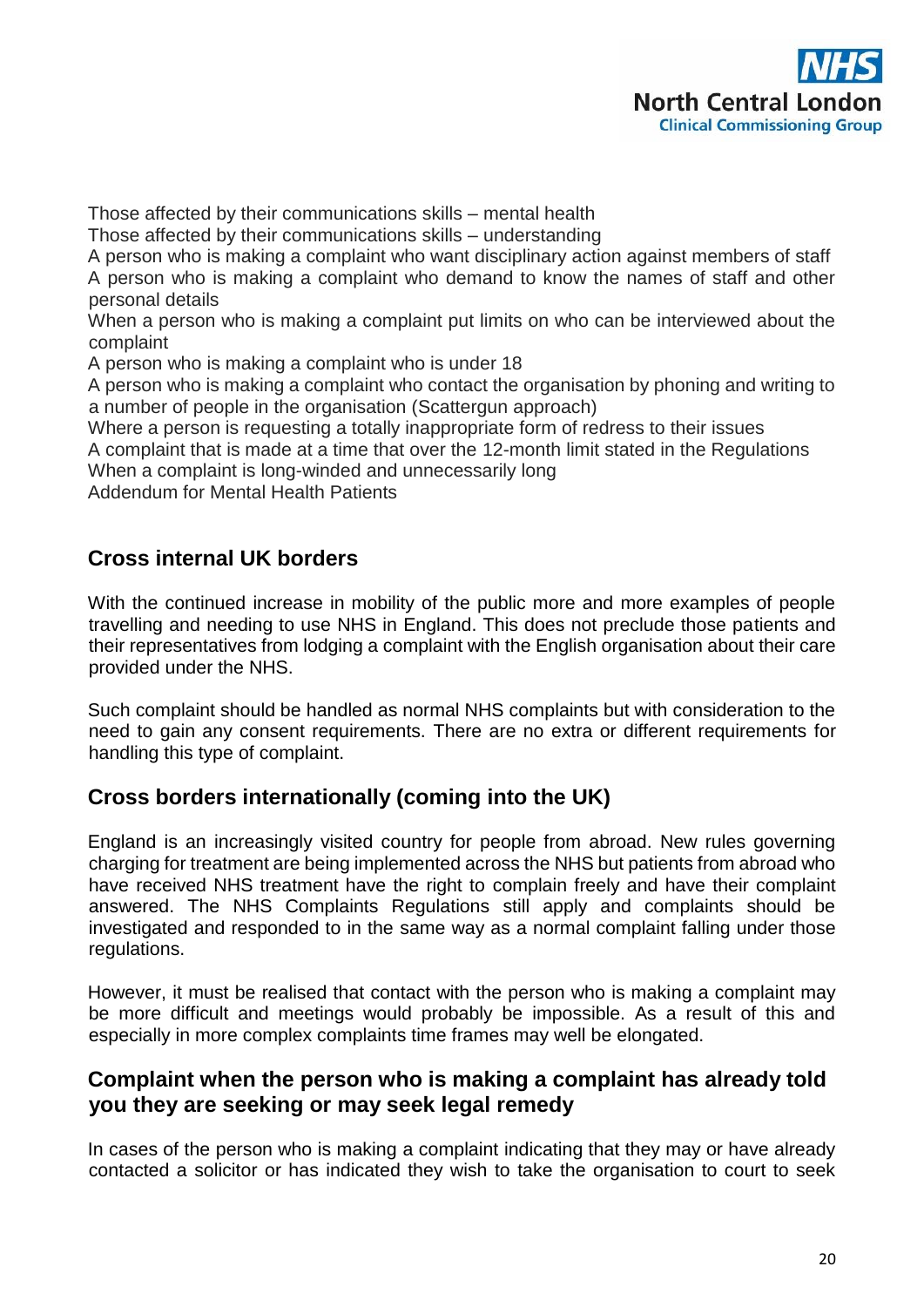

either serious monetary redress, it is important that such a complaint carries on through the process without any hindrance. The 2009 Regulations withdrew the need to cease handling such legal complaints and to only treat the issues as a claim. These Regulations state that complaints of this nature need to be handled in accordance with the Regulations alongside any legal claims or action that is proceeding elsewhere. The only differences are the following:

- a. Where the Police are involved in any aspect of the complaint investigation, NHS handling would cease if the Police investigators believe that to continue the NHS organisations enquiry would endanger or hinder a criminal investigation and/or pervert the cause of justice. The complaint can then be restarted when the Police indicate it is safe to proceed.
- b. When it is found that one or more elements of the complaint that are being complained about or that have arisen out of the investigation are upheld and an apology would have to be issued, it may be prudent to check the wording of the response with the NHSLA. This is to inform the NHSLA that there is a potential claim being processed as a complaint and also to get their sanction on the wording used for any apology and explanation. Of course, if Doctor's or Consultants are involved in the elements of the complaint then they might want to consult their insurance service for advice also.

# **Abusive**

Sadly people in the complaints process can sometimes start to be abusive to those dealing with the complaint. If this should occur it is important that the organisation's policy on abusive patients is applied. It is also important that this is recorded and commenced immediately. Abuse is something that can be repeated and can escalate into violence and therefore it is important to have a clear record and that immediate action is taken.

All NHS organisations should have in place a policy dealing with abuse and violence to staff and this is the key resource to follow in this circumstance. Abuse to staff must not be sidelined or allowed to continue and managers must ensure that any staff abused are supported throughout their experience and afterwards.

A basic guide is that a person being abusive to staff should be warned of their behaviour the first time this happens and this record in the local process. Any further abuse must then activate a mechanism for ceasing the interaction with that person through a phrase informing the person they had been warned about their behaviour and as a result of them not modifying their behaviour interaction was being terminated. Such actions must immediately be reported on the appropriate system.

Where the complaint process is still underway this needs to continue as far as it can without encountering the person who created the abuse. If this is not possible the process should be halted until a more measured approach can be obtained. Records of this decision should be recorded along with reasons and action being taken. When the person gives assurance of good behaviour then the process can be re-started. If such an assurance is not forthcoming and the organisation is left in a position where it cannot, therefore, finalise a full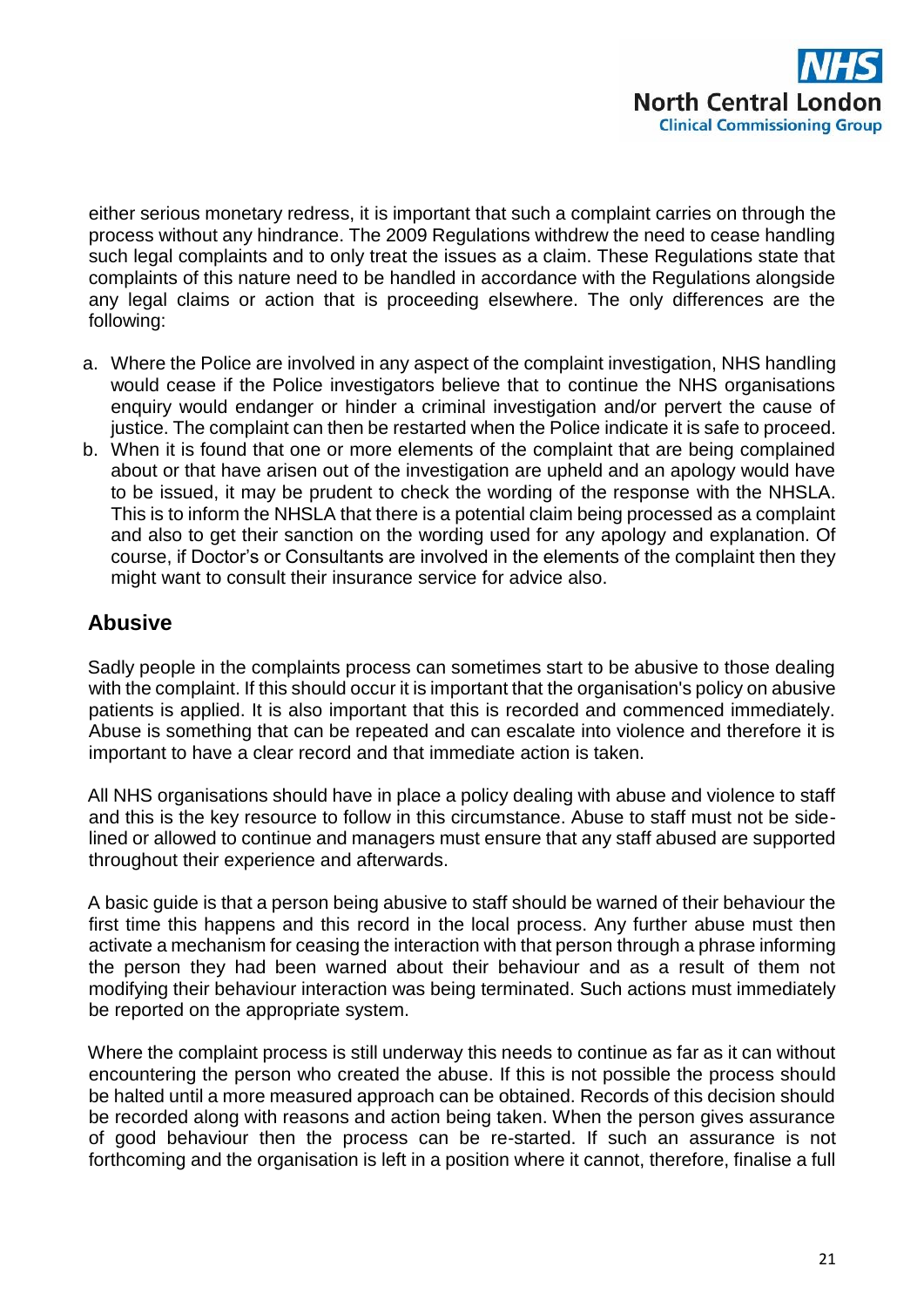

and open response, the person who is making a complaint must be informed in writing of the position that the complaint can no longer be fully investigated. If there are elements that have been finalised these can be reported on appropriately.

# **Violence**

In the case where actual violence has used all interaction with that person should immediately be ceased and staff must look to their own and other staff/patients safety first and foremost. The Police should be informed and requested to attend. Again, the local organisation must have a policy and process for handling violence to staff and this needs to be followed immediately.

Any complaint handling already underway can be continued as far as possible. See provision under 'Abuse' for instances where the investigation is hampered by not having access to the person perpetrating the violence/abuse.

## **Repeat complaints with the same elements**

When a person who is making a complaint makes a complaint which has already undergone investigation with a formal response and has not identified anything different from the original finalised complaint, contact the person who is making a complaint asking them to highlight either the individual elements they believe has not been answered or any aspect they do not understand. If necessary, provide the person who is making a complaint with any extra explanation or information that deals with any issues they highlight. If they fail to respond or fail to highlight any deficiency in the existing element responses, then within a reasonable time, write again to them informing them that you have tried to ascertain any issues they have and having failed to do this. Inform them that while they still have the right to take their complaint to the Ombudsman, you now consider the matter closed and will not enter into any further communications about these matters. If they highlight an area that you believe was not in the original complaint and is new to your organisation, then inform them this will be treated as a new complaint and start a new complaints process for this matter.

If they keep highlighting elements saying they do not understand it is suggested you put each element is a plain and simple language as possible and send them this new response. Point out to them the conciliation service if they feel they still do not understand what you are telling them or suggest a meeting to go over the element/elements. Reiterate that you have attempted to simplify the answer and that you cannot do anything further to assist their understanding suggesting they either use the conciliation service or the Ombudsman. End by saying you now consider the matter closed and will not enter into any further communications about those matters.

## **Failure to accept findings and not go to PHSO**

If a person who is making a complaint disputes either the facts the investigation found or the results in the response and cannot adequately provide credible evidence that counters the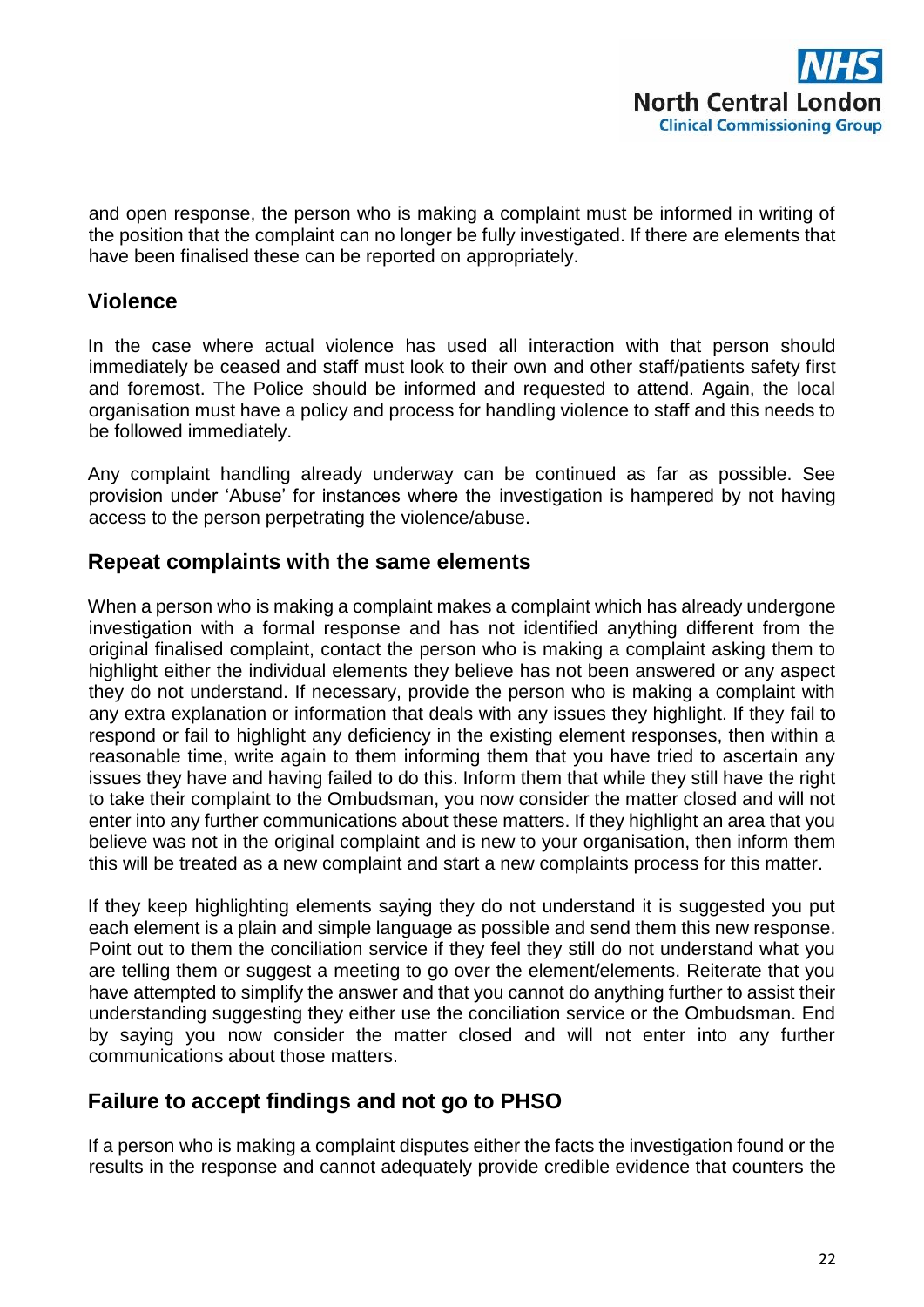

investigation findings, the person should be sent a letter explaining that you have fully investigated the complaint and are unable to find any evidence in upholding any of the elements that are not upheld. Tell them again that they have the right to go to the Ombudsman but that as far as your organisation is concerned, the issues will no longer be discussed and that any further approach from them will be sent a receipt letter but will not be acted upon.

# **Constantly bringing new elements to the same complaint**

When a person who is making a complaint brings forward new elements to a complaint that has already been responded to any new elements of the complaint should be dealt with as a completely new complaint. However, if this has happened more than once then the person who is making a complaint must be asked, on the third time, to think about the complaint before you start to investigate the new element/s so that they are sure there are no further elements to be brought into the investigation. Assure them that if they bring any further elements within the next (seven) days they will all be investigated but if any further elements that are brought forward after this date (the agreed date with the person making the complaint) they will not be investigated as it is too disruptive to keep adding to the same complaint in such a staggered way. Keep in mind the reason may be of an individual having genuine issues but memory or educational difficulties and it is, therefore, important to ensure the process is fair and the person who is making a complaint's interests have been taken into consideration.

If a person who is making a complaint brings these elements forward during the investigation the Complaint Manager with the Investigator must decide if they add these to the existing complaint or deal with it as a fresh complaint. If they deal with the new elements as part of the existing complaint, they should review the period of time they agreed with the person who is making a complaint and discuss with the person who is making a complaint any extension needed to conduct an efficient investigation.

## **Regularly making totally new complaints**

Persons who make a complaint have a right to do so. There is no cut off period or grace period in the regulations for making multiple complaints and therefore there may be occasions where people make complaints regularly and in some cases overlapping complaints already under investigation.

The first issue to be considered in these circumstances is, are the complaints genuine? If they are then, of course, they should be dealt with as normal complaints. However, if you find that many of the complaints are unfounded and this constitutes the majority of the instances then you have to take a decision as to whether so another form on communications with this need. Attempts should first be made to meet with the person who is making a complaint to see why they continue to make complaints and what is their motivation particularly as the majority of their complaints seem to be unfounded. A mediator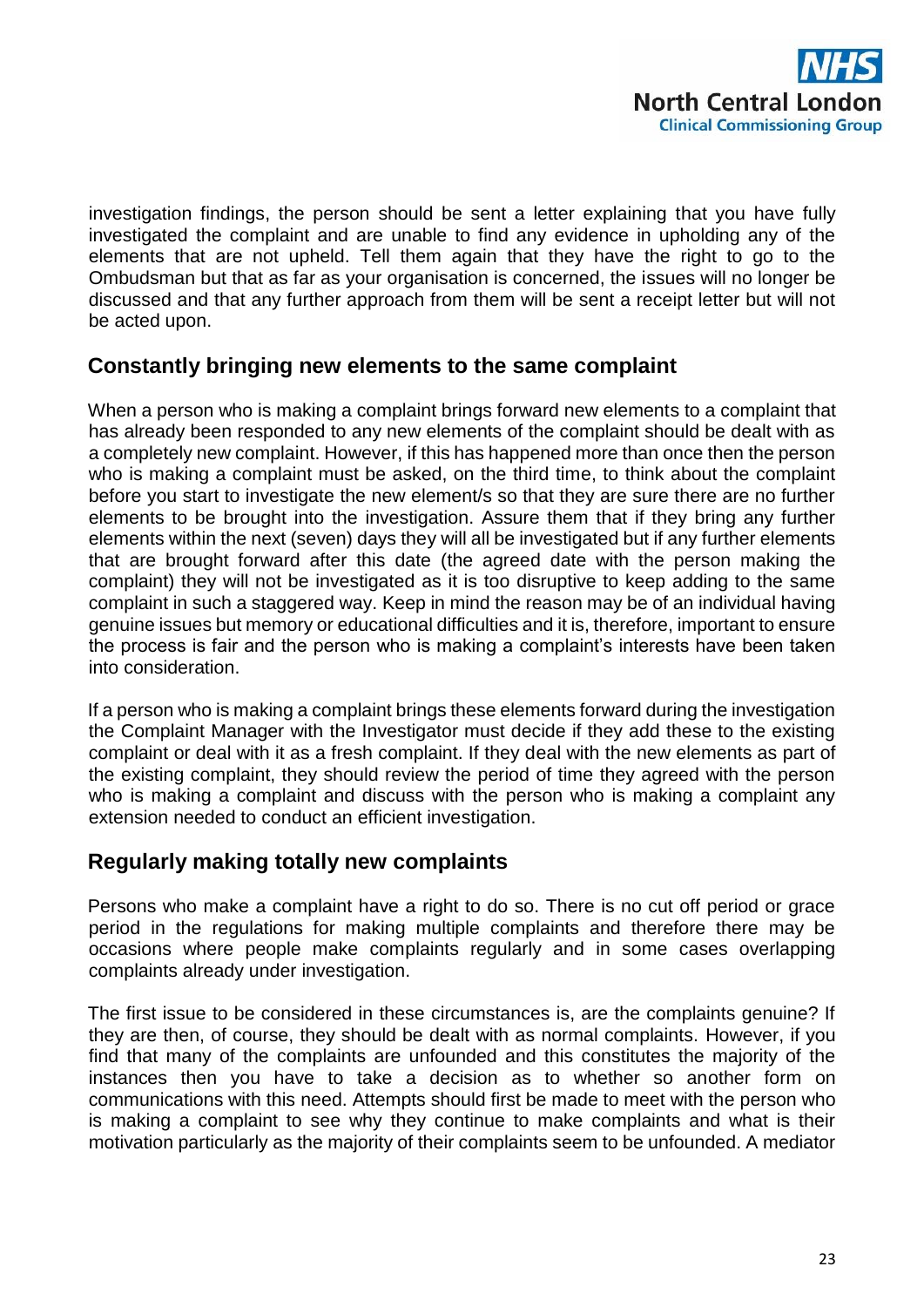

might be a useful resource at such a meeting. It is possible that they might be given a contact within the organisation to address any issues they have in the future.

If they refuse to meet with the organisation or refuse to stop sending in regular complaints, a two-part process should be introduced and this should be explained to them in a letter. The first stage of this is that a letter should be sent to them explaining that the majority of the complaints they are making are unfounded and giving them some idea of the costs involved that they are making on the organisation. Explain to them that such a cost cannot be tolerated as a long term issue and therefore you are giving notice that complaints in future will be put through a process of review. Complaints, where a senior manager believes there to be some real substance to the matters, will be progressed through the complaint procedure and those where this is not the case will just be receipted via a letter and then filed.

If the recurrence of unfounded complaints does not reduce over a three-month period a second letter on this issue should be sent to the person who is making a complaint saying that all complaints from that source would in future just be receipted and filed with no further responses sent out to the person who is making a complaint.

Keep in mind the reason may be of an individual having genuine issues but memory or educational difficulties and it is, therefore, important to ensure the process is fair and the person who is making a complaint's interests have been taken into consideration.

## **From Elected Representatives**

An elected representative should be treated like anyone else. No preference should be given to them as this would be considered preferential treatment. However, under the legislation, elected representatives do not need consent when they are representing their constituents. If you are unsure if the person is an elected position please ask for clarification – Some Parish Councillors are elected and some are volunteers for instance. Also, check to ensure the patient is their constituent as the persons who is making a complaint maybe but the patient may live in a different constituency. In all other matter treat the elected person as the person who is making a complaint in relation to response, finding out further information etc.

## **A complaint involving an element of treatment abroad**

NHS Units are beginning to use clinical operative facilities in European countries to ease the burden on their own resources and to help deal with waiting lists. If a patient returning to the UK after being sent abroad on the NHS complains about any element of their treatment in that contracted centre then such issues must be dealt with under the Regulations. Again it will be difficult to conduct a timely investigation but the NHS body contracting the overseas organisation should have ensured that the agreement with the other company included a clause about complaints and conducting an efficient and open investigation.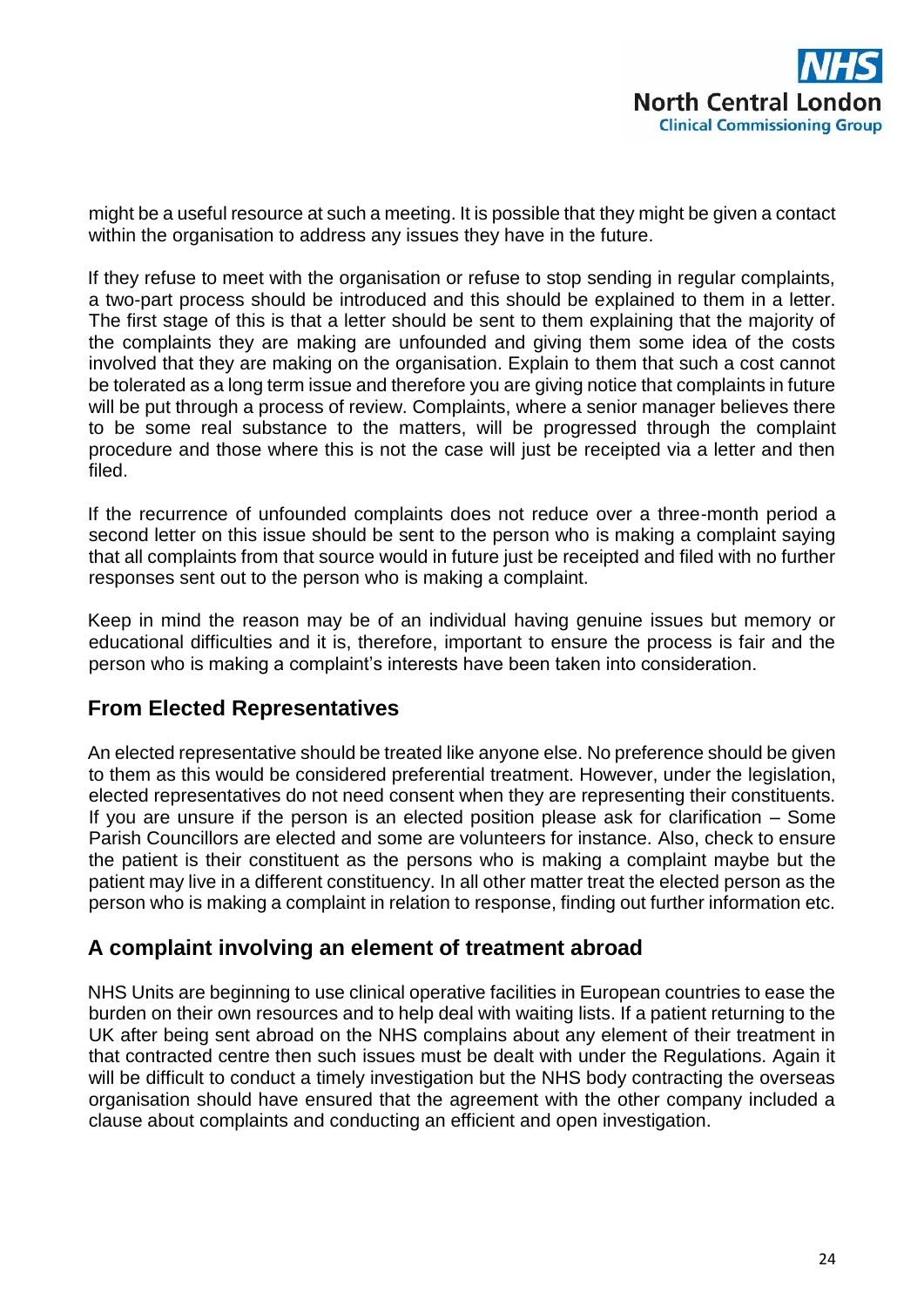

The Complaints Manager in the UK should contact the named person heading up the contract liaison in their own organisation and the person in the company abroad that is to deal with a complaint. Together they should arrange for that investigation to be held and the results to be feedback to the UK Complaints Manager.

#### **Complaint where the patient received private treatment**

If a patient receives private treatment but not under the NHS then the Complaints regulations do not apply and there should be a way in which the patient can complain about the organisation answer complaints within their contract with the patient. The patient should be referred to this.

If the patient has received private treatment paid for by the NHS then there should be a mechanism for the patient to complain to the NHS organisation and for that body to liaise with the private company on the investigation and response. In this case, the NHS Regulations do apply.

#### **Persons who make a complaint who through their beliefs have an unusual need**

A person who is making a complaint who through their beliefs has either refused treatment or requested some aspect in their treatment that is not normally provided must have their beliefs respected. The patient must be allowed up to a point to have the NHS organisation respect their alternative views and do what they can to facilitate their requirements. If these requirements become an over-burden on the NHS body or seem to be not related to a wider religion or creed's requirement then advice needs to be taken on how to reach a common understanding and a mediator may help in these circumstances.

## **Persons who are making complaints who have medical issues**

When a complaint is made by a patient who has a medical condition that impedes their ability to make the complaint or understand the findings, help should be provided to assist the patient. Advocacy services should be recommended or the involvement of family or a charity in assisting the patient. Efforts should be made to assist the patient to make their complaint and understand the outcomes in whatever best suits that patient and their wishes.

A complaint that is made outside the 12-month period given in the Regulations for reason of a medical complaint delaying the filing of the complaint must be dealt with under the regulation as long as an efficient and thorough investigation can be held.

## **Those affected by their communications skills – language**

In cases where a person who is making a complaint is making a complaint and it is clear that their first language is not English, there needs to be an assessment as to their ability to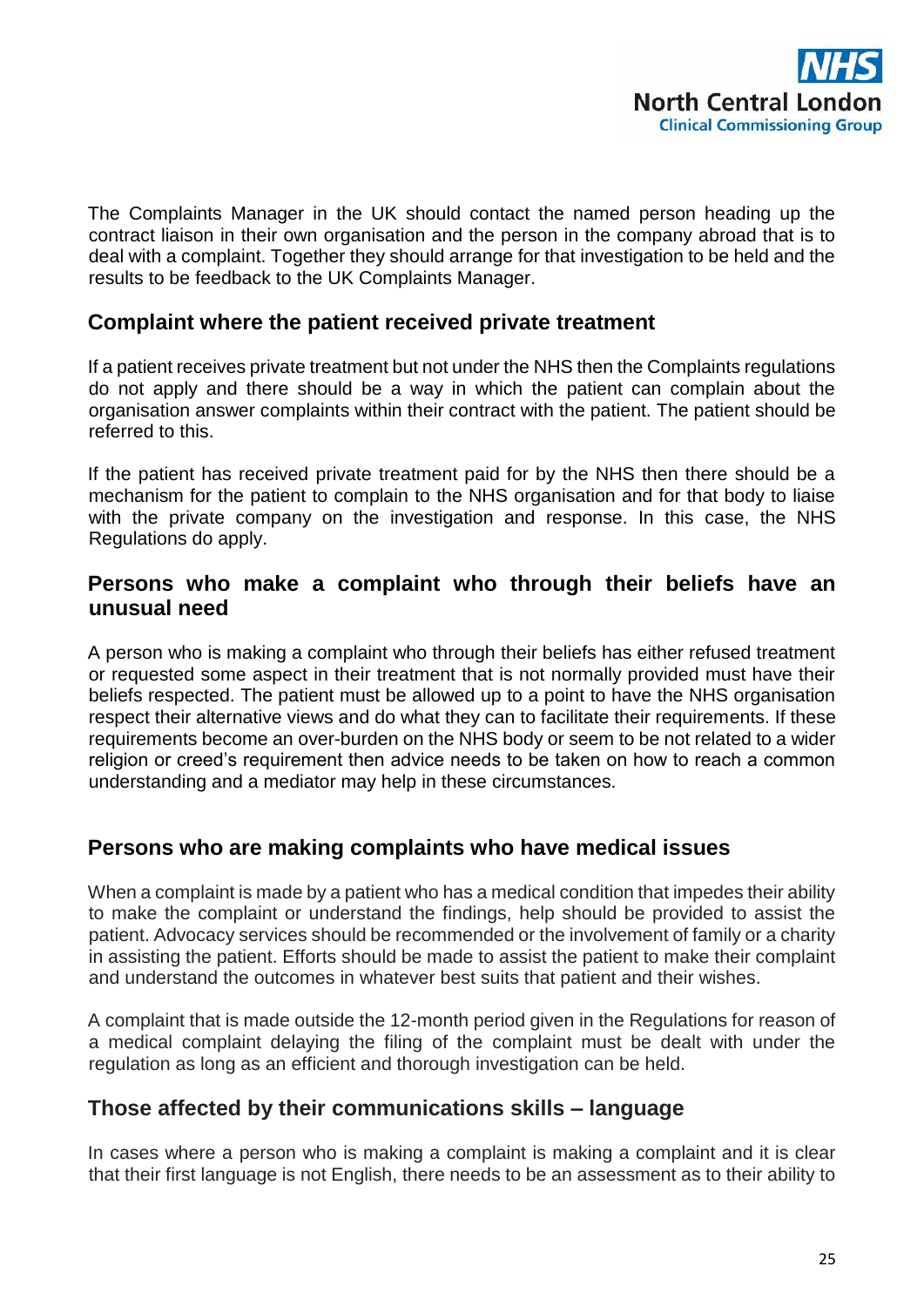

understand what they are saying in English and their ability to understand. They need to be asked if they are willing and able to converse in English or if they would prefer to have an interpreter to assist through the process. In most cases where an interpreter is engaged, it is often useful to also have a conciliator present from the local service. Ensure at all stages in the process that the person who is making the complaint understands where in the process they are and what you have been telling them. Keep checking to see if they have any further issues or comments to make.

# **Those affected by their communications skills – disability**

In cases where a disabled person has made a complaint, give the person who is making the complaint an opportunity to indicate any needs they have to enable them to understand the process and where you are in the process. In relation to meetings ensure that you take all measures to ensure they have all they need to be able to access the place where the meeting is being held and if they require any facilities at the venue.

# **Those affected by their communications skills – mental health**

In cases when a person who is making a complaint with known mental health issues makes a complaint, it is useful to engage an independent mental health conciliator. This could be from within a Mental Health or Acute Trust if they employ such a skilled person or from an outside organisation.

## **Those affected by their communications skills – understanding**

It is important that all persons who are making a complaint fully understand the process that a complaint will go through and that they know where they are in that process as well as the final outcome. It is therefore important to ensure the persons who is making a complaint in the process gets help to make and progress their complaint. The local conciliation service should be able to assist them in this. Offer on their behalf to contact and introduce them to the service or local representative.

## **A person who is making a complaint who wants disciplinary action against a member of staff**

The complaints process is entirely separate from the disciplinary process. The complaints process is listed as a no blame procedure, which is a misnomer. Of course, if a member of staff was implicated in some serious allegations which were found to be true during the investigation then a Trust would have to take a view as to if it intended to take disciplinary action against that member. However, complaints are meant to be a learning process and disciplinary action is only taken in the most serious cases. This needs to be explained to the person who is making a complaint at the outset of the complaint and is another good reason for finding out what outcome the person who is making a complaint is looking for.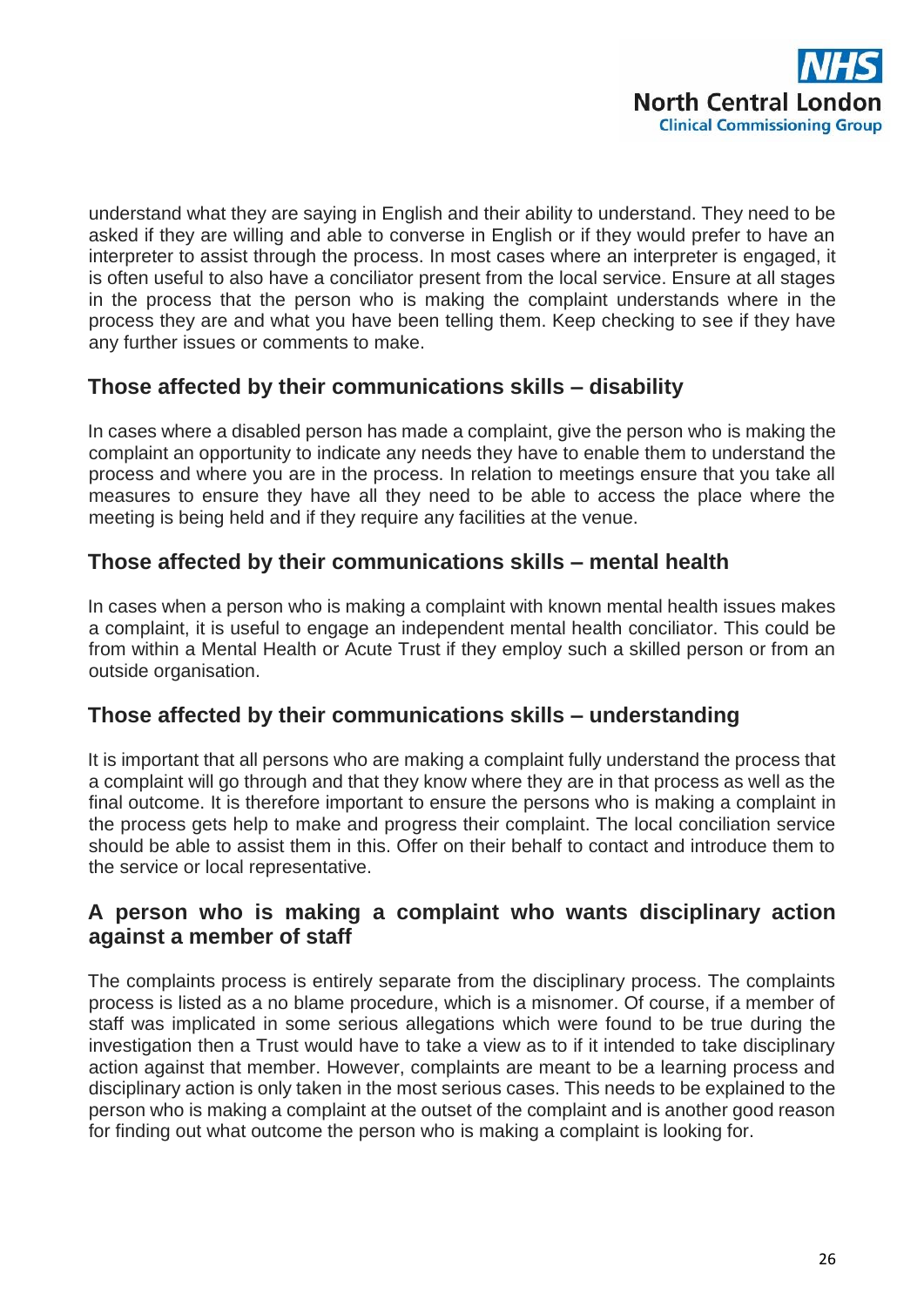

If disciplinary action is taken as a consequence of a complaint the Trust will need to take a decision on what to tell the person who is making a complaint. The Trust will owe a duty of care to its staff member but also a duty to be open and honest with the person who is making a complaint. It is entirely appropriate to inform the person who is making a complaint that a staff member was re-trained or even was disciplined but the Trust would have to decide how much information is given. The HR department should be consulted for more definitive advice.

## **A person who is making a complaint who demands to know the names of staff and other personal details**

As with the last instance, the individual Trust needs to decide on the release of names of staff and any other personal details about those members. Some Trusts give out names of staff under the duty of openness and now the Duty of Candour. However, there have been instances of NHS Staff being stalked and even assaulted by patients and the person who is making the complaint. Of course, if the persons who is making a complaint knows the name of the person or persons involved in their complaint which is quite common it is permissible to use those names in the response and process. The individual Trust will need to take the view on the release of names not known to the person who is making a complaint.

As far as more detailed personal information is concerned it would be permissible to release qualifications of the staff member concerned but certainly not any details of addresses or contact details outside the Trust.

If the person who is making a complaint says they wish to make a complaint to a professional body and therefore requires the name of the person, the person who is making a complaint can be informed to make their complaint and refer the professional body to the Trust's HR Department for more details of the staff member. This can be facilitated by telling the person who is making a complaint to pass the complaint reference number to the professional body so they can quote it in their approach to the HR Department.

## **When a person who is making a complaint put limits on who can be interviewed about the complaint**

Very occasionally a person who is making a complaint may want a complaint to be made and investigated but they will not want a member of staff whom they might know to be interviewed in the investigative process. If this is the case the person who is making a complaint must be informed that without the ability to collect full information in the investigative process then it may not always be possible to reach a definitive answer to their complaint. It will, of course, depend on how central the members of staff being precluded is to the complaint. However, that warning should be issued.

The investigation can go ahead and a response written which is based on fact may need to leave elements of the complaint that cannot be fully answered. If this is the case ensure this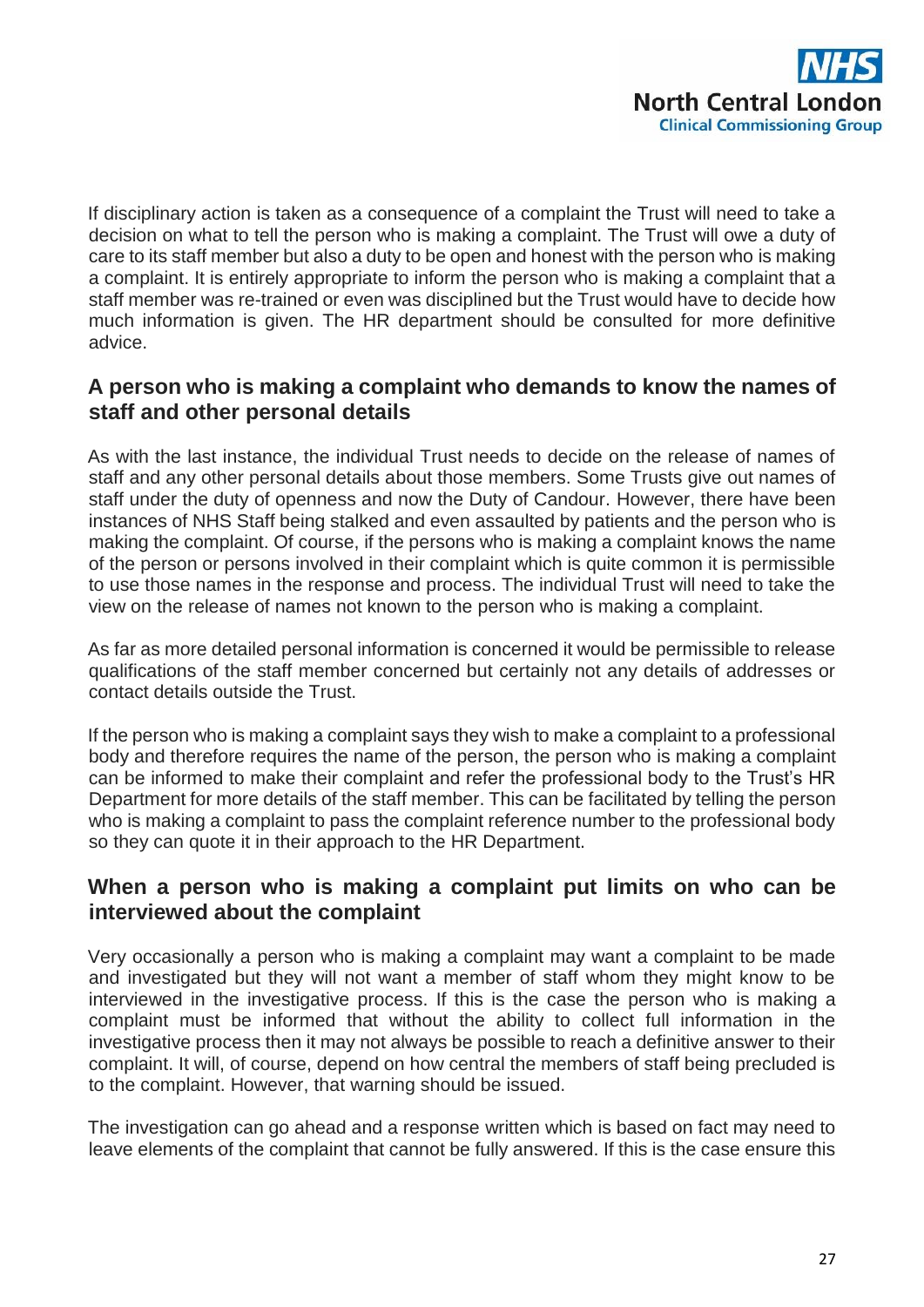

is explained in the letter and placed against the exclusion of the relevant staff members evidence.

## **Persons who are making a complaint who are under 18**

When a complaint is received from a person who is under 18 there needs to be an assessment as to the person's understanding. A health professional needs to contact the person and discuss their understanding of the issues within the complaint and decide if they believe the persons who is making a complaint to be fully conversant with the complaint issues and what they are asking for. If they believe they have full cognisance of the matters then the complaint should go ahead and they should be treated like any other person who is making a complaint.

If it is decided that they do not fully understand the complaint or what will happen during the complaint process then they should be asking the person who is making a complaint to make their complaint through their parent or guardian. If the person who is making a complaint decides not to do this then the investigation should continue but no report should be made unless the parent or guardian comes back with their contact details.

Also, view the guidance in the Social Care Complaints Regulations as a possible way forward on this point. Distributed with the September – October Monthly Update.

# **Persons who are making a complaint who contact the organisation by phoning and writing to a number of people in the organisation (Scattergun approach).**

As soon as this type of approach is recognised it needs to be carefully monitored and records need to be kept. As soon as sufficient records are available a letter should be sent to the person who is making a complaint telling them of the difficulty the organisation is experiencing with this type of communication and that in future the person who is making a complaint should only deal with the investigator of the complaint. If the investigation is concluded when this starts, the person to refer the person who is making a complaint to would be the Complaints Manager.

If, at the end of the complaints process, the persons who are making the complaint reject this and continue to approach various staff members in the organisation, a second letter should be sent. This should inform them that any further responses on the telephone will be terminated as soon as it is realised it is this person who is making the complaint and it is recorded. They should also be told that these records will then be passed on to the Police with a complaint of criminal harassment. If it continues then follow through with this are report to the Police.

#### **Where a person is requesting a totally inappropriate form of redress to their issues**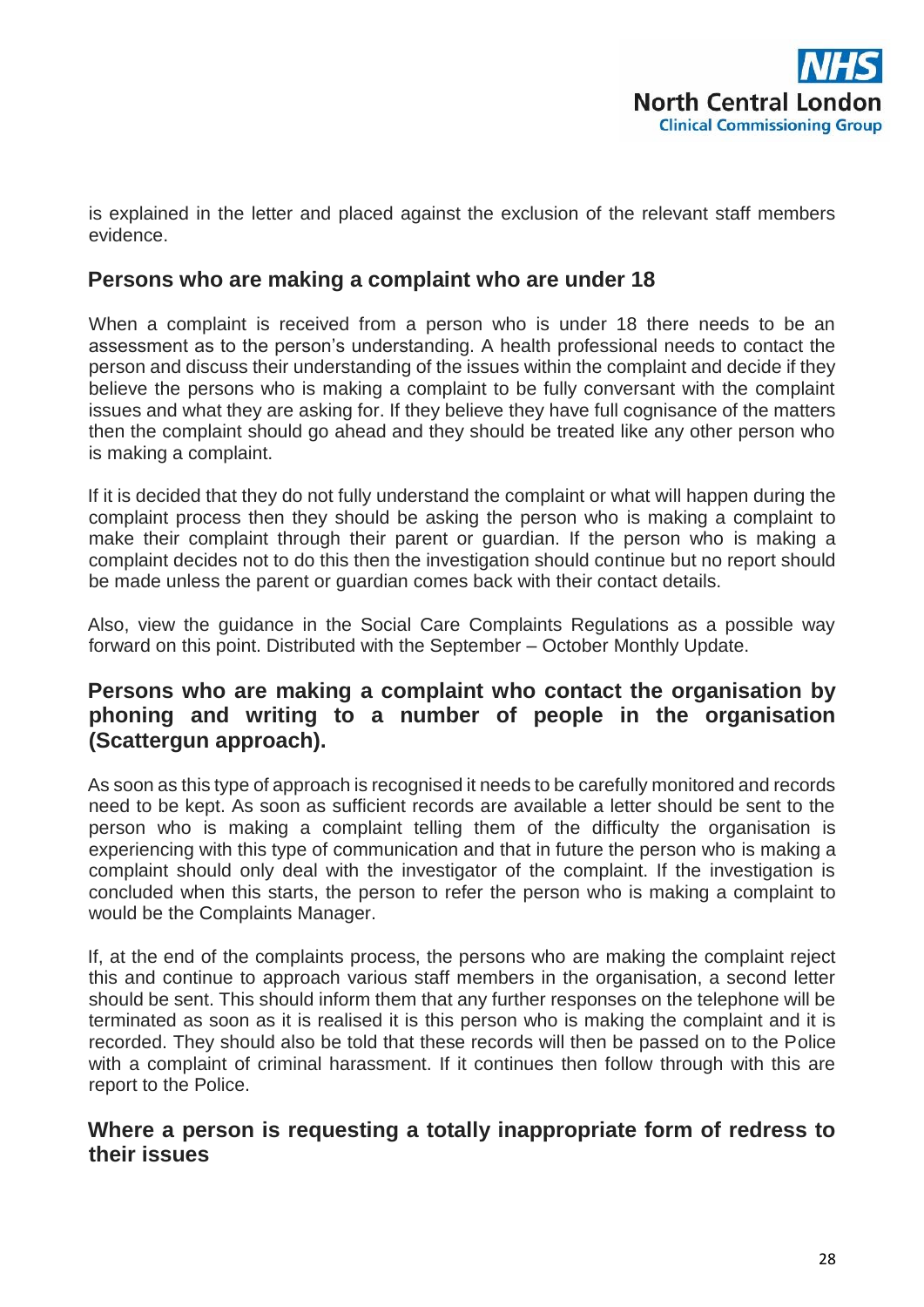

When a person who is making a complaint states they are expecting some form of redress that seems inappropriate for the level of the complaint, a dialogue needs to be started that while tries to stay neutral to the expected redress level states that redress is a matter to be decided once the investigation is completed. Do not raise the person's hopes or expectations and while trying to remain neutral at this stage, confirm that redress can be looked at but only after the whole facts are known which would mean a full detailed investigation.

When this becomes obvious at the end of the process and the person cannot be dissuaded from their view, then tell them an offer will be made in writing and if they choose to reject that offer they can then take the matter to the PHSO or through a claim against the Trust via their solicitors.

#### **A complaint that is made at a time that over the 12-month limit stated in the Regulations**

The regulations state that there is a 12 months' time limit for making a complaint but also states a complaint can be accepted after this time:

- If there was a good reason for the delay (patient too ill to make the complaint within the time) and/or
- the person did not realise they had a matter that could be or needed to be complained about and/or
- notwithstanding the delay, the complaint could still be investigated effectively and fairly

General Notes: It may be necessary to send letters via Special Delivery in cases where you may later need to prove you informed that person of the facts.

In all cases be mindful the reasons for unusual action may be of an individual having genuine issues but due to memory or educational difficulties has difficulties expressing or dealing with these matters normally. It is therefore important to ensure the process is fair and the person who is acting in a patient's interests has been taken into consideration.

If staff have been involved in a particularly stressful episode with a person who is making a complaint please ensure there are support measures put in place to assist that member of staff.

If persons who are making a complaint have been told their future letters or calls will no longer be responded to include in the process an appeal process for them to contact a Non-Executive Director who can adjudicate as an appeal process.

## **When a complaint is long-winded and unnecessarily long.**

When a complaint is received that is in excess of the normal length of a normal complaint received by your organisation it is firstly, up to the organisation if you decide to deal with this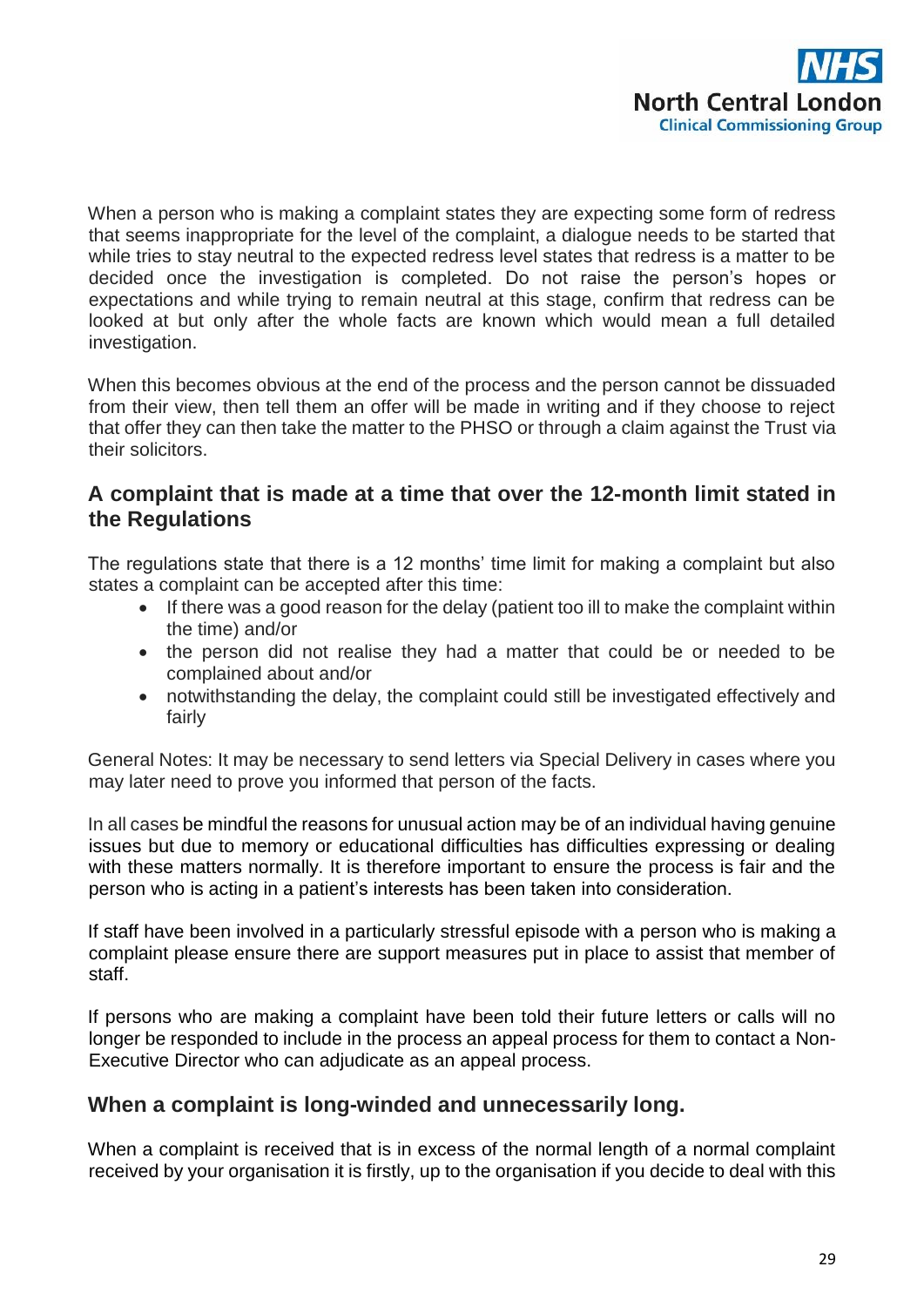in a different way. Things that could suggest you consider this is such things as (not exclusive):

- It is not unusual to have a complaint from this person although most in the past have been short but nevertheless getting more and more involved
- While most complaints deal with less than 20-30 main questions this complaint has far in excess of what is normal and seems to want an excessive amount of information
- You cannot see what some of the questions or points relate to in relation to the patient and the main thrust of their complaint
- Your department is excessively busy at this point in time and this complaint is going to put a strain on the resources and possibly affect the answering of other complaints
- The complaint is not recent although within the last 12 months and many staff have left the organisation who are part of this complaint
- You feel the person making the complaint is trying to be extra difficult

Your organisation needs to take a view on whether you have the resource and the ability to answer the complaint fully and efficiently.

If your organisation decides to short circuit the complaint in some way you need to inform the person making the complaint of this in writing with the reasons stated for this decision. You would also give them the opportunity to go to the Ombudsman if they wish. If they go to the Ombudsman you can then cease investigating the complaint and work under the Ombudsman's requests and instructions.

One technique you could use is to speak with the person making the complaint and explain to them that the complaint is very long and this therefore would take a very long time to deal with completely. Ask if there are any issues that are less important, you could agree with them not to look at to enable you to speed up the answering the main issues for them. If this is agreed summarise the result in a letter to them.

[Personal Advice from JD] If you believe you could answer this as best as possible, then my advice is to answer each and every question. Contact the person making the complaint and discuss the points with them over the telephone and explain to them that their complaint is far more complex than other complaints that are made to your organisation. Inform them that it is going to take some time to fully, or as fully as you can, answer their complaint and it is going to take quite some time. Ask them if there are any points that they do not need answering to make it more concise. If not or if it is still too long, agree on a timeframe for coming back to them over a much longer time than you normally seek to provide such as a number of months (2 or 3). Explain to them any reasons for this, from your perspective, being honest with them and straight forward. Ensure them, you will keep them informed by the investigator ringing them every two to three weeks to keep them up to date with how things are going. Also, explain to them that if you hit any snags along the way they will be informed at the time and the end period might need to be moved (extended) to reach a successful conclusion.

# **Addendum for Mental Health Patients**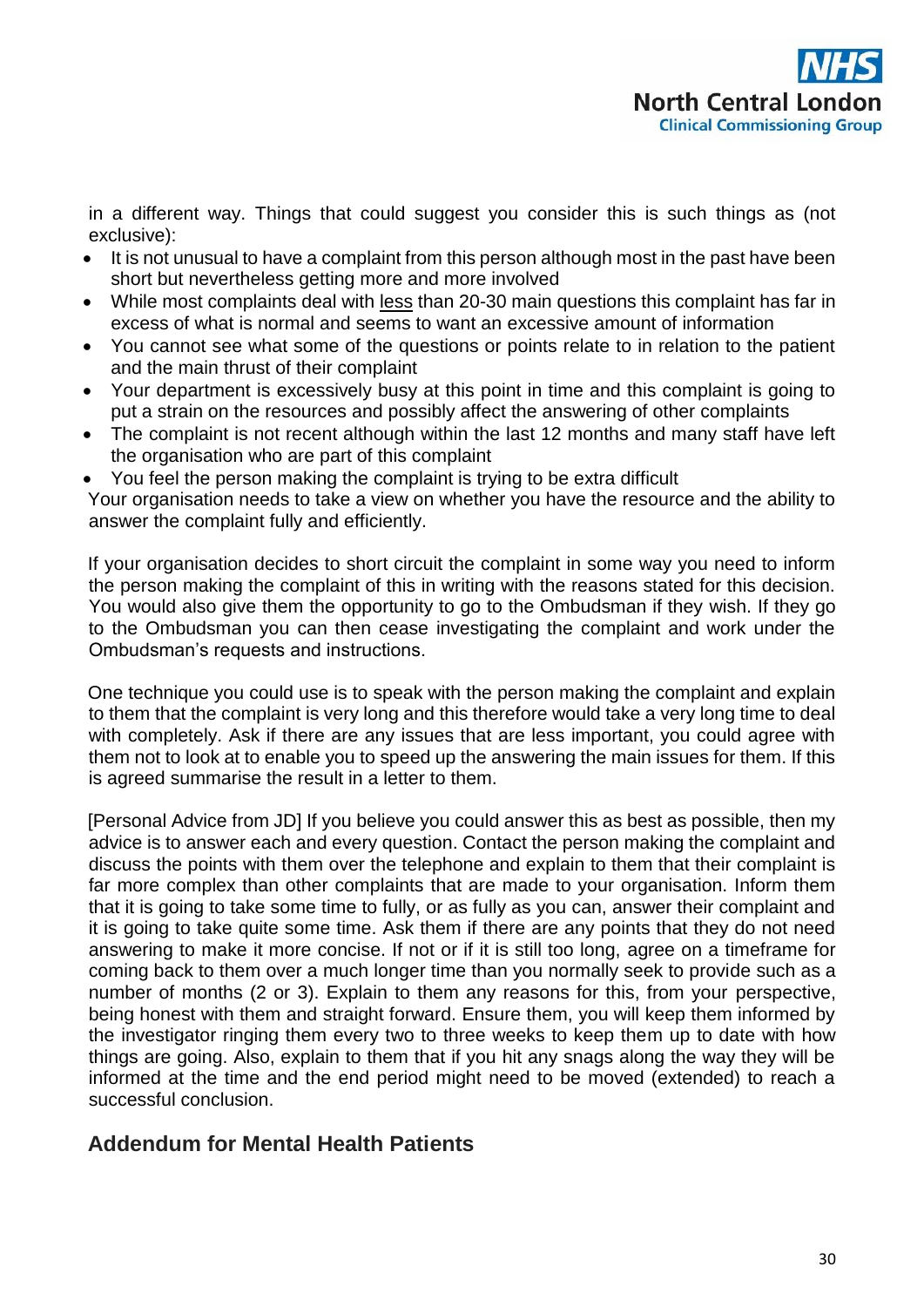

Complaints received from people in the middle of a psychotic episode needs to be carefully treated. Their complaints may sometimes be about issues more to do with a person's state of mind rather than the reality of actual experience. It's important to note though that on these occasions to ask a service to conduct a capacity assessment and if a person is judged not to have the capacity, the best interest meeting will be convened to determine whether the complaint should be investigated.

If a decision is made not to investigate the complaint, at that time, write a letter to the person who is making a complaint explaining the reasons. In the letter, we will confirm the decision of the best interest meeting and set a date for further consideration. Leave an avenue for appeal.

The same process is applied when a relative/carer make a complaint on someone's behalf and the patient may not have the capacity to consent to disclose.

This may be useful for other NHS Trusts as patients may not have capacity in many NHS settings.

#### *National NHS Complaint Managers Forum 5.3.19*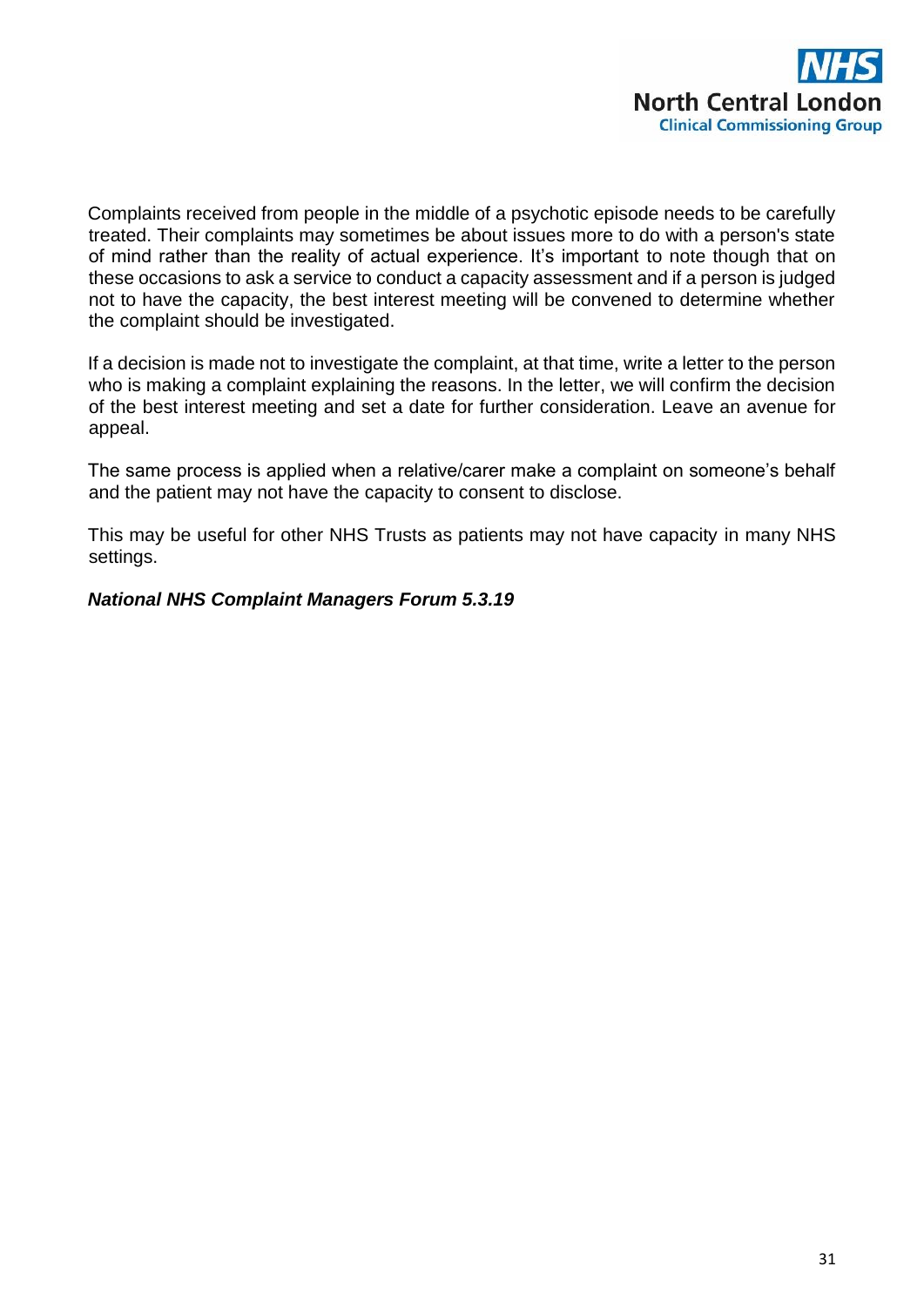

# **Appendix B. Equality and Equity Impact Assessment**

This is a checklist to ensure relevant equality and equity aspects of policies have been addressed either in the main body of the document or in a separate equality & equity impact assessment (EEIA)/ equality analysis. It is not a substitute for an EEIA which is required unless it can be shown that a policy has no capacity to influence equality. The checklist is to enable the policy lead and the relevant committee to see whether an EEIA is required and to give assurance that policies will be legal, fair and equitable.

|    | <b>Challenge questions</b>                                                                                                                                                                                          | Yes/<br><b>No</b> | What positive or<br>negative impact do<br>you assess there<br>may be? |
|----|---------------------------------------------------------------------------------------------------------------------------------------------------------------------------------------------------------------------|-------------------|-----------------------------------------------------------------------|
| 1. | Does the policy affect one group more or less<br>favourably than another on the basis of:                                                                                                                           | <b>No</b>         |                                                                       |
|    | $\blacksquare$ Race                                                                                                                                                                                                 | <b>No</b>         |                                                                       |
|    | <b>Ethnic origin (including gypsies and travellers,</b><br>refugees & asylum seekers)                                                                                                                               | <b>No</b>         |                                                                       |
|    | • Nationality                                                                                                                                                                                                       | <b>No</b>         |                                                                       |
|    | Gender                                                                                                                                                                                                              | <b>No</b>         |                                                                       |
|    | ■ Culture                                                                                                                                                                                                           | <b>No</b>         |                                                                       |
|    | Religion or belief                                                                                                                                                                                                  | <b>No</b>         |                                                                       |
|    | • Sexual orientation (including lesbian, gay bisexual<br>and transgender people)                                                                                                                                    | <b>No</b>         |                                                                       |
|    | Age                                                                                                                                                                                                                 | <b>No</b>         |                                                                       |
|    | . Disability (including learning disabilities, physical<br>disability, sensory impairment and mental health<br>problems)                                                                                            | <b>No</b>         |                                                                       |
| 2. | Will the policy have an impact on lifestyle?<br>(e.g. diet and nutrition, exercise, physical activity,<br>substance use, risk taking behaviour, education and<br>learning)                                          | <b>No</b>         |                                                                       |
| 3. | Will the policy have an impact on social<br>environment?<br>(e.g. social status, employment (whether paid or<br>not), social/family support, stress, income)                                                        | <b>No</b>         |                                                                       |
| 4. | Will the policy have an impact on physical<br>environment?<br>(e.g. living conditions, working conditions, pollution<br>or climate change, accidental injury, public safety,<br>transmission of infectious disease) | <b>No</b>         |                                                                       |